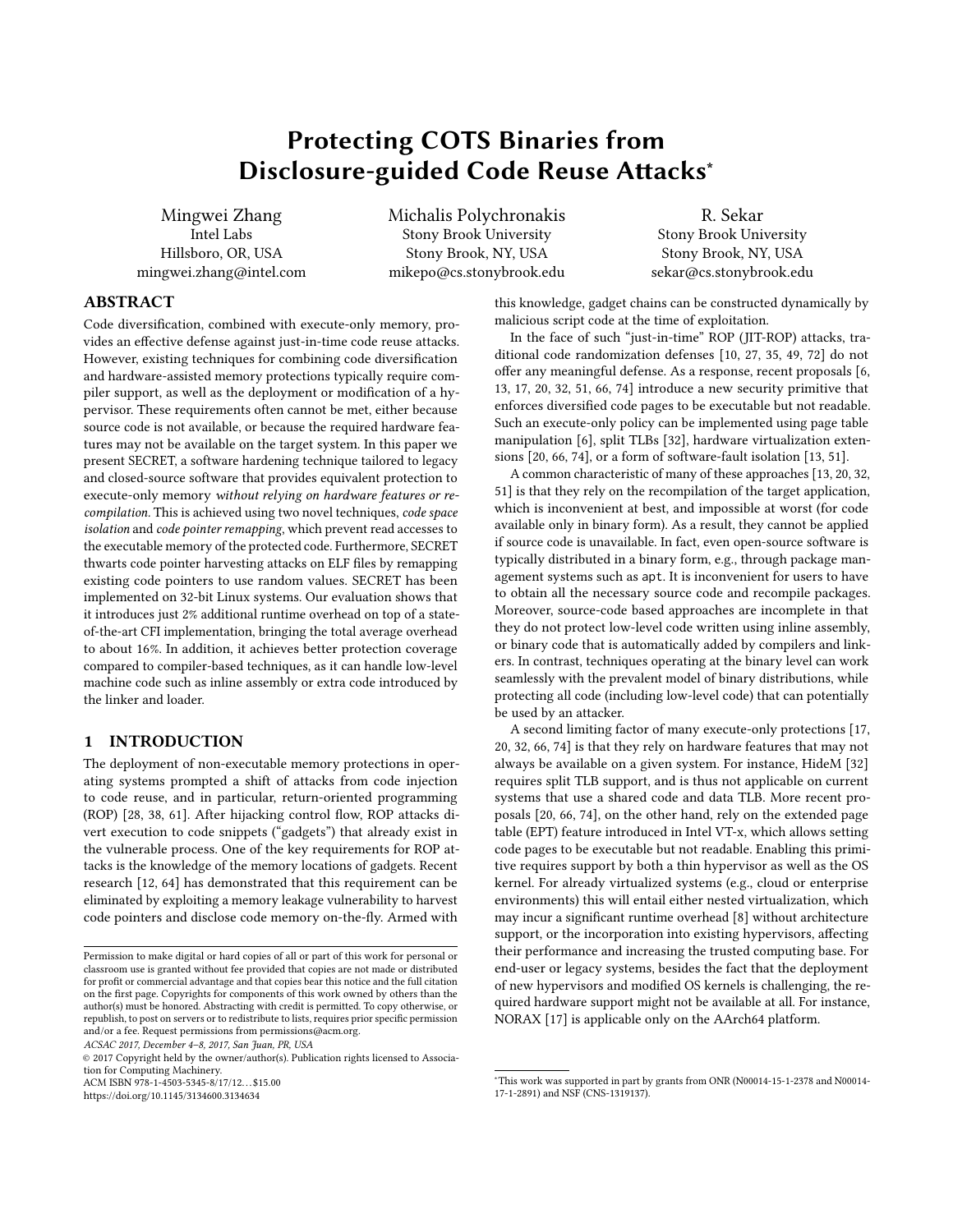# Overview of Approach and Summary of Contributions

In this paper we present SECRET, a protection against JIT-ROP attacks that is fully compatible with COTS binaries. SECRET enforces a policy equivalent to execute-only memory, with no reliance on any specific hardware features or any modifications to the virtualization setup. This achieved by enforcing a "What You Target Is Not What You eXecute (WYTINWYX)" property. This property is useful in thwarting attacks based on code-pointer harvesting: even if attackers find valid code pointers in memory, it is not possible to determine the code they point to. This not only applies to normal code pointers, but also to pointers that arise during exceptions. SE-CRET is based on static binary instrumentation, and is implemented over the PSI platform [\[78\]](#page-12-5) (originated from BinCFI [\[79\]](#page-12-6)).

The WYTINWYX property enforced by SECRET stems from two key techniques: code space isolation (CSI), and code pointer remapping (CPR). Code space isolation thwarts JIT-ROP attacks by (a) hiding the executing code in a large address space, turning it into shadow code, and (b) ensuring the absence of any pointers to it. Since static binary instrumentation systems such as BinCFI [\[79\]](#page-12-6) and Reins [\[73\]](#page-12-7) maintain the original code in addition to the instrumented version that is executed, JIT-ROP attacks could still work by reading the original code. We therefore present static analysis techniques to identify any embedded data and wipe out the rest of the original code. To break an attacker's ability to inject valid code pointers, code pointer remapping maps pointers to random values over a large range. This requires accurate identification of code pointers—a challenging problem for COTS binaries. SECRET leverages (when available) the DWARF and RTTI metadata typically contained in binary executables to accurately identify code pointers, and applies CPR to a wide range of pointers: return addresses (RAs), jump table pointers, and exported functions. Note that the vast majority of usable gadgets left unprotected by control flow integrity (CFI) approaches lacking a shadow stack correspond to RAs—there is very loose protection for such "call site gadgets" in coarse-grained CFI implementations, whereas SECRET constrains them effectively. Return address protections (e.g., shadow stacks) pose a significant compatibility challenge due to non-standard use cases [\[23\]](#page-11-14). CPR exploits the capabilities of address translation in a novel way to sidestep these challenges.

Completeness and ease of deployment are two key benefits of the proposed technique. By working directly at the binary level, SE-CRET achieves complete program instrumentation even for stripped executables and shared libraries, without the need for any recompilation which would complicate deployment. SECRET is applied to all code within a process, including low-level modules such as the dynamic loader (ld.so), system libraries (e.g., libc.so), and vDSO. In contrast, existing compiler-based execute-only memory protections leave out a significant amount of low-level code, such as hand-coded assembly, or code automatically added by linkers and loaders. Indicatively, glibc contains 56 KLoC of assembly code, excluding inline assembly. Additionally, compiler-based solutions cannot protect third-party libraries compiled using a different compiler. Systems like Readactor [\[20\]](#page-11-10) also face compatibility problems with signals and C++ exceptions due to potential leakage of code pointers when they are stored in readable memory. By ensuring that

no original code pointer points to shadow code, SECRET ensures that pointers cannot be leaked in such cases.

In summary, our work makes the following main contributions:

- We present two complementary static analysis techniques for the separation and protection of code against JIT-ROP attacks that rely on direct or indirect code disclosure. Code space isolation prevents direct code disclosure by moving code sections at random locations determined at load-time. Code pointer remapping thwarts indirect code disclosure through harvesting pointers from memory by replacing code pointers with randomized values scattered across a large address space.
- We have designed and implemented SECRET, a static binary instrumentation tool built on top of the PSI platform [\[78\]](#page-12-5) that relies on CSI and CPR to protect COTS binaries on Linux.
- We experimentally evaluate SECRET and demonstrate its practicality. Our results show that SECRET protects all code, including low-level code that is available only in assembly or machine code format, while introducing a modest 2% additional runtime overhead over the base cost of PSI [\[78\]](#page-12-5). The total overhead, including CFI enforcement, is about 16%.

## 2 BACKGROUND

Static binary instrumentation (SBI) techniques instrument whole binaries prior to execution, while dynamic binary instrumentation (DBI) techniques perform instrumentation at runtime. DBI systems have tended to be more robust and provide better compatibility for complex code, but suffered from high performance overheads. SBI techniques significantly reduce these overheads, but have tended to be less robust on complex and/or low-level code. The primary goal of our earlier BinCFI [\[79\]](#page-12-6) and PSI [\[2,](#page-11-15) [78\]](#page-12-5) works was to address these robustness issues for large and complex binaries. In particular, we will summarize two features we use in this regard: (i) the use of two code versions, and (ii) address translation. This will be followed by a discussion of BinCFI's limitations against disclosure-guided code reuse attacks, which motivate the techniques developed in this paper.

Two code versions. Since data may be interspersed with code, it is not safe to overwrite original code, as this may result in overwriting of embedded data as well. Hence, many SBI systems leave the original code in place, and create a second instrumented copy that gets executed. The original code version is made non-executable, while the second (instrumented) code version is executable.

Since code pointer values may be stored anywhere in the data or code segments, it is not feasible to identify all such pointers with 100% accuracy. For this reason, BinCFI does not attempt to identify or modify these pointers, so all code pointers will continue to point to addresses within the original code. This approach, used previously in DBI systems, makes instrumentation transparent, and hence provides better backward compatibility. It works with applications that may use code pointer values for purposes such as C++ exception handling, computing the location of static variables, or to read their own code. Such code will examine the original code version, and hence avoid any confusion that may result from instructions introduced during instrumentation.

Address translation. As described above, code pointers continue to target the original code. This means that indirect control transfers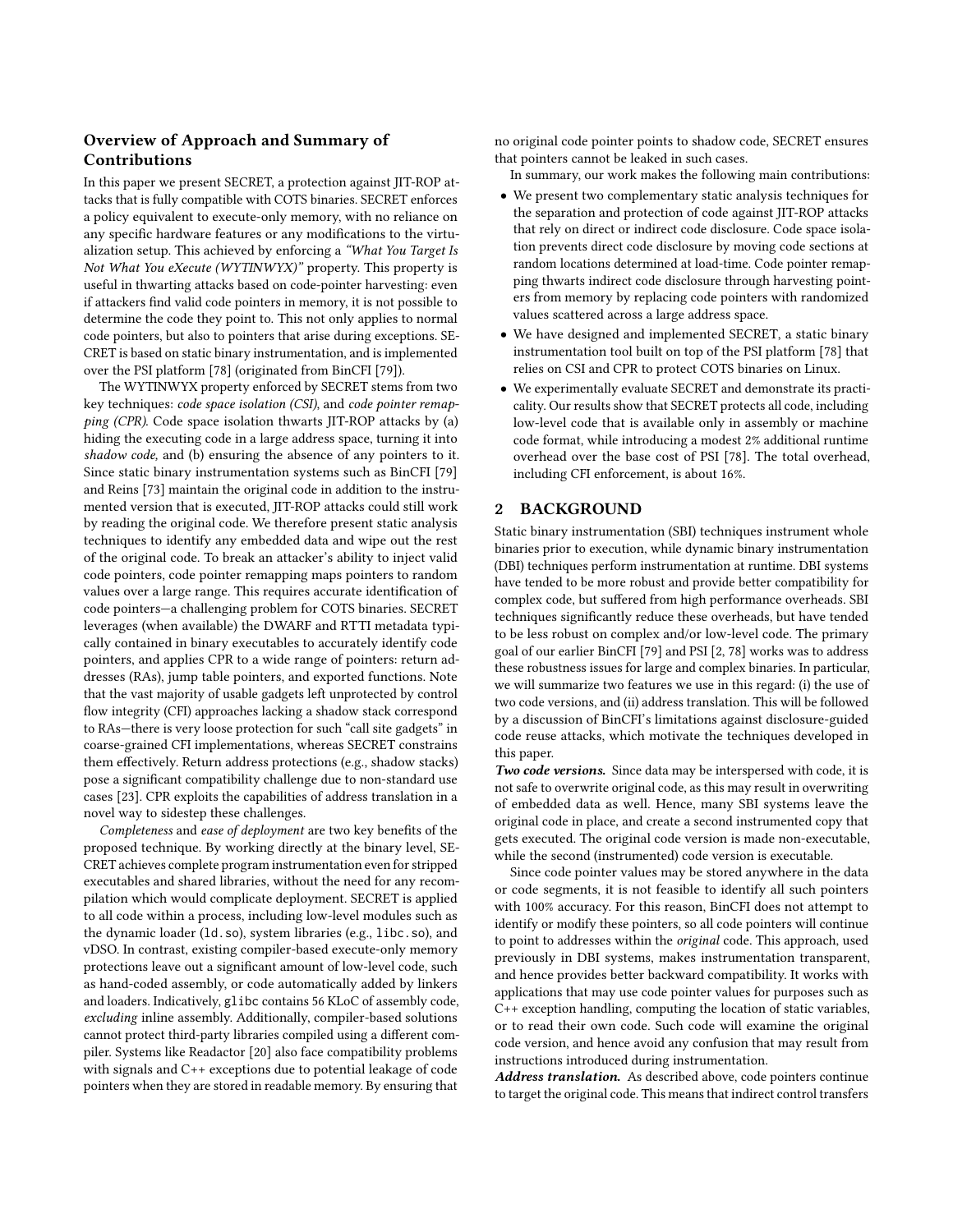need special treatment, or else they will jump to the original (now non-executable) code. To avoid this, BinCFI uses address translation, a technique originally developed in DBI systems. In particular, code pointer values are translated just before their use in indirect control transfers, so that they will now point to the corresponding locations within the instrumented code version. This process, called address translation, relies on a hash table lookup at runtime.

BinCFI uses address translation not only to fix-up code addresses, but also to enforce CFI. In particular, control transfer instructions are grouped into classes such that all instructions in a class share the same set of valid targets. A separate address translation table is used for each class, and this table limits translations to only those targets that are valid for the class.

For modularity, each address translation table is divided into a global translation table (GTT), and a per-module (i.e., per binary file) local translation table (LTT). The GTT is populated by a modified loader, and it maps the most significant bits of an original code address to the corresponding module. The LTT of the module is then used to obtain the target address within that module.

BinCFI limitations against code disclosure-based attacks. Although BinCFI employs coarse-grained CFI that limits the available ROP gadgets, previous research [\[25,](#page-11-16) [33\]](#page-11-17) has shown that a sufficient number of usable gadgets remain, and these can be used to achieve arbitrary code execution. Moreover, usable gadgets remain unchanged between the original and the instrumented versions of the code. Indeed, by reading the contents of GTT and LTT, an attacker can access the instrumented code version as well. As a result, even an attacker that doesn't know the original code can perform a JIT-ROP attack by reading the uninstrumented code version. The techniques described in this paper are hence necessary to thwart such disclosure-guided code reuse attacks.

One way to improve BinCFI is to remove gadgets available to attackers. However, this is not feasible since those are valid indirect targets that may be used by legitimate control flows. While finegrained CFI approaches would reduce the average number of such gadgets available in each context, attackers may still find the "right" context where there are sufficient gadgets available, since they could read code. In fact, it is very likely that such code locations exist (e.g., code dispatchers) despite the use of fine-grained CFI. We therefore develop an alternative approach in this paper that relies on hiding code and hiding code pointers. This is a two-step approach: we hide the real executable code and remove the original code away. We then randomize code pointer values.

Benefits and challenges of our approach. An obvious benefit of hiding code is that it prevents gadget discovery by scanning code. In addition, by randomizing stored code pointer values, we break the attackers ability to reason about relative distances between pointers. For instance, they cannot read a return address from the stack, and then use it to target a gadget that occurs at a specific offset preceding (or following) it. Note that the use of randomized code pointers entails no new overhead: address translation needs to be performed any way, and it takes no extra effort to translate a randomized pointer, as compared to the original code pointer.

While there are many benefits to code hiding and randomizing stored code pointers, these techniques pose several new challenges as well. Hiding requires removal of the original code. This requires more accurate static analysis than the techniques used in BinCFI. Otherwise, any removal of embedded data would cause the program to crash, or function incorrectly. Code hiding also requires a dynamic code relocation, or else attackers will be able to identify the location of new code by simply adding a fixed offset to the base of the original (uninstrumented) code location. This too is unavailable in BinCFI, since the instrumented code is always appended just behind original binary.

Randomizing code pointer values is even more challenging, since it requires static identification and modification of code pointers. Static code pointer identification is known to be a very difficult problem on stripped binaries. Nevertheless, we have been able to develop techniques that can identify and randomize the vast majority of such pointers. We describe our approach in more detail in the following section.

## 3 SYSTEM DESIGN

Just-in-time ROP attacks rely on reading the code memory of an executing process to assemble gadgets on the fly. Such attacks may be used to bypass code diversification [\[24,](#page-11-18) [64\]](#page-12-1), or to achieve reliability for frequently updated software [\[1,](#page-11-19) [5,](#page-11-20) [37\]](#page-11-21). SECRET thwarts such attacks using code space isolation (CSI) and code pointer remapping (CPR), two novel techniques that realize an execute-but-no-read capability using only binary instrumentation (and no hardware or VMM support).

Recall that static binary instrumentation systems such as BinCFI [\[79\]](#page-12-6) and Reins [\[73\]](#page-12-7) maintain two copies of code: (i) the original code, which is readable but not executable, and (ii) the instrumented code, which is readable and executable. Hence, JIT-ROP attacks may operate by reading either of these copies. CSI precludes reads of original code by clearing it out. This is enabled by a static analysis approach we describe in Section [3.1.](#page-3-0)

We obviously cannot clear out the instrumented code, so we need alternative approaches to thwart attempts to read this code version. In the absence of any hardware or VMM features to prevent reads of code segments, there are three basic approaches an attacker could follow. The simplest approach is to find the base address of the code section(s) and scan them. CSI prevents this by locating instrumented code sections at random locations determined at load-time, so the attacker cannot predict these locations in advance. A second strategy available to the attacker is that of brute-force memory search. CSI renders brute-force scans impractical by distributing code over a very large address space. As a result, the probability of discovering a code page using a random probe is negligible.

These measures leave an attacker with only one option for examining code: reading data memory to discover code pointers, and following these pointers to inspect code. To thwart this class of attacks, we introduce a new technique called code pointer remapping (CPR). CPR replaces code pointers with randomized ("encrypted") values scattered across a large address space. It is important to note that these code pointer values are unrelated to the actual code locations targeted by them. This is made possible by the "magic" of address translation: at runtime, when an indirect control transfer instruction is executed, an "encrypted" code pointer value is translated into the correct location for the corresponding code.

Both CSI and CPR protections are applied on all modules and all low-level code and code pointers to prevent code reuse attacks.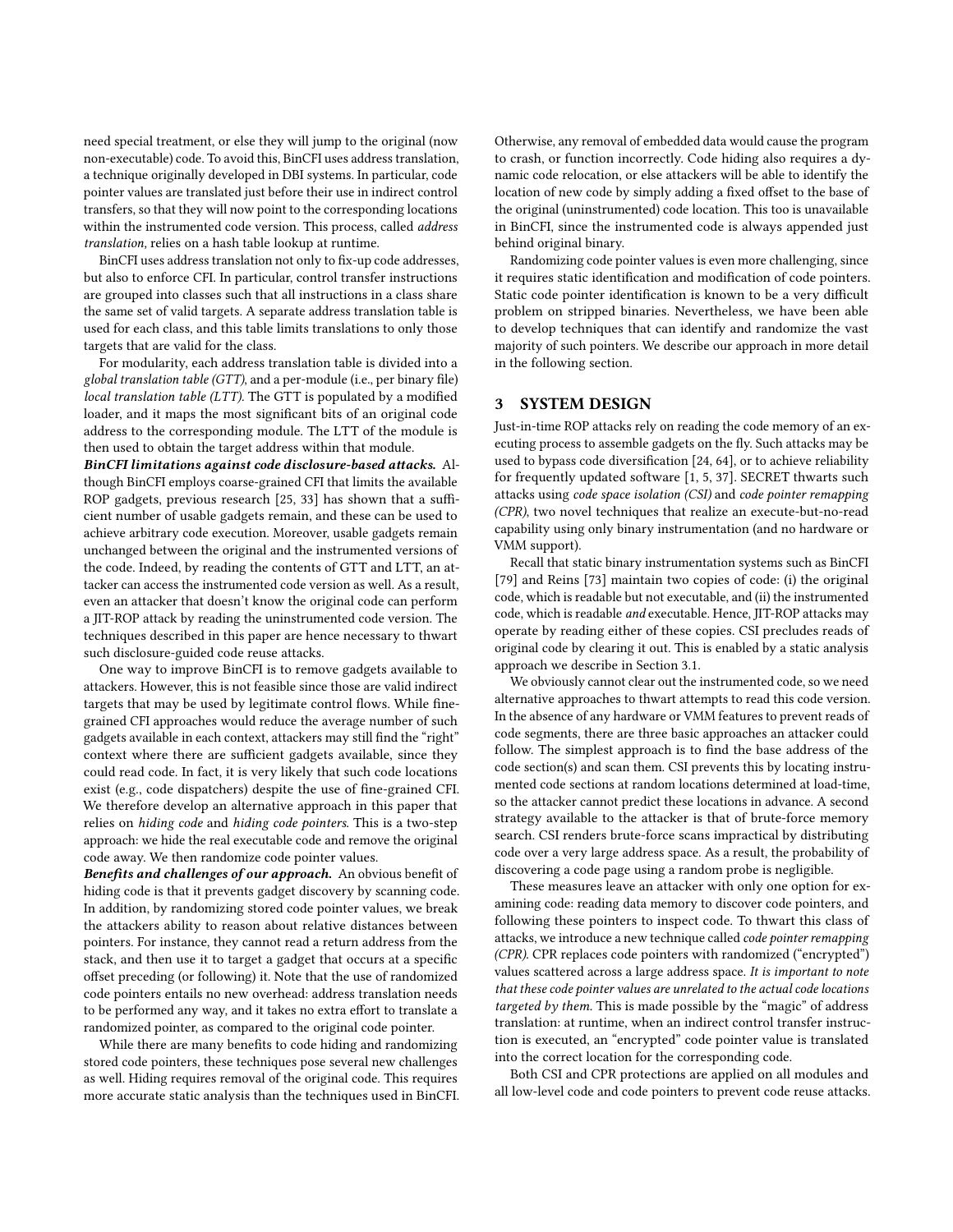<span id="page-3-1"></span>

Fig. 1: Architecture of SECRET. Discovered code pointers are remapped to randomized memory regions, which is not related to either original code or shadow code. The actual instrumented code is hidden in a randomly allocated memory region with no data references to it. All code pointers are translated at runtime. During address translation, any accesses to the address translation table are performed through a private TLS to avoid memory leaks.

Compared to existing compiler-level techniques with the same goals [\[20\]](#page-11-10), SECRET gains the following additional benefits due to its ability to operate on COTS binaries:

- No changes to existing platforms: Our technique does not require hardware support, OS support, modifications to compilation tool chains, or recompilation of existing programs. Besides the fact that source code is not always available, applying protections at the binary level is advantageous even for open-source applications, since it is compatible with the current deployment model of distributing identical binaries to every user.
- Completeness of protection: Defenses applied at the source code level may leave hand-written assembly code unprotected. More importantly, low-level code automatically inserted by tools such as linkers or compilers would also be unprotected. As discussed in previous research [\[19\]](#page-11-22), many low-level code constructs such as context switches could be exploited by attackers to bypass existing defenses.
- Transparent remapping and exception-based attacks: By design, SECRET ensures that no original code pointer points to shadow code. Neither signals nor C++ exceptions leak code pointers. (Signal delivery is intercepted to modify the code address on the stack.) Both signals and C++ exceptions pose compatibility problems or leak pointers in the case of previous techniques such as Readactor [\[20\]](#page-11-10).

## <span id="page-3-0"></span>3.1 Code Space Isolation (CSI)

Figure [1](#page-3-1) illustrates our overall approach for protecting the original and the instrumented code. This figure illustrates both code space isolation, the topic of this section, and code-pointer remapping, a topic discussed in the next section.

CSI relies on static analysis to identify data embedded within the original code, and eliminates the rest of the code. CSI also incorporates techniques to decouple the locations of instrumented code from that of the original code. Decoupling is also applied to address translation tables (specifically, LTTs) that contain pointers to instrumented code. Finally, code that uses LTTs is implemented in such a manner that avoids storing instrumented code addresses in memory (other than the LTT itself). These measures turn the instrumented code into shadow code that is designed to be outside the attacker's reach.

#### 3.1.1 Identifying embedded data

To properly identify the original code, we need to identify any data in the middle of code. To solve that problem, we have developed a static analysis pass to identify embedded data. The goal of this analysis is to be conservative: when in doubt, bytes should be marked as data and preserved, rather than being erased.

There are two types of embedded data: (a) data in the middle of functions, and (b) data between functions. The first type usually corresponds to jump table data, so we reuse existing techniques for jump table discovery to identify such data. For the second type of data, we leverage the information in two sections of COTS ELF binaries: .eh\_frame and .eh\_frame\_header. These two sections are generated in the DWARF format used for C++ exception handling at runtime. Their purpose is to tell the C++ runtime how to unwind function frames. They include information such as function boundaries, the position of the saved frame pointer in a stack frame (or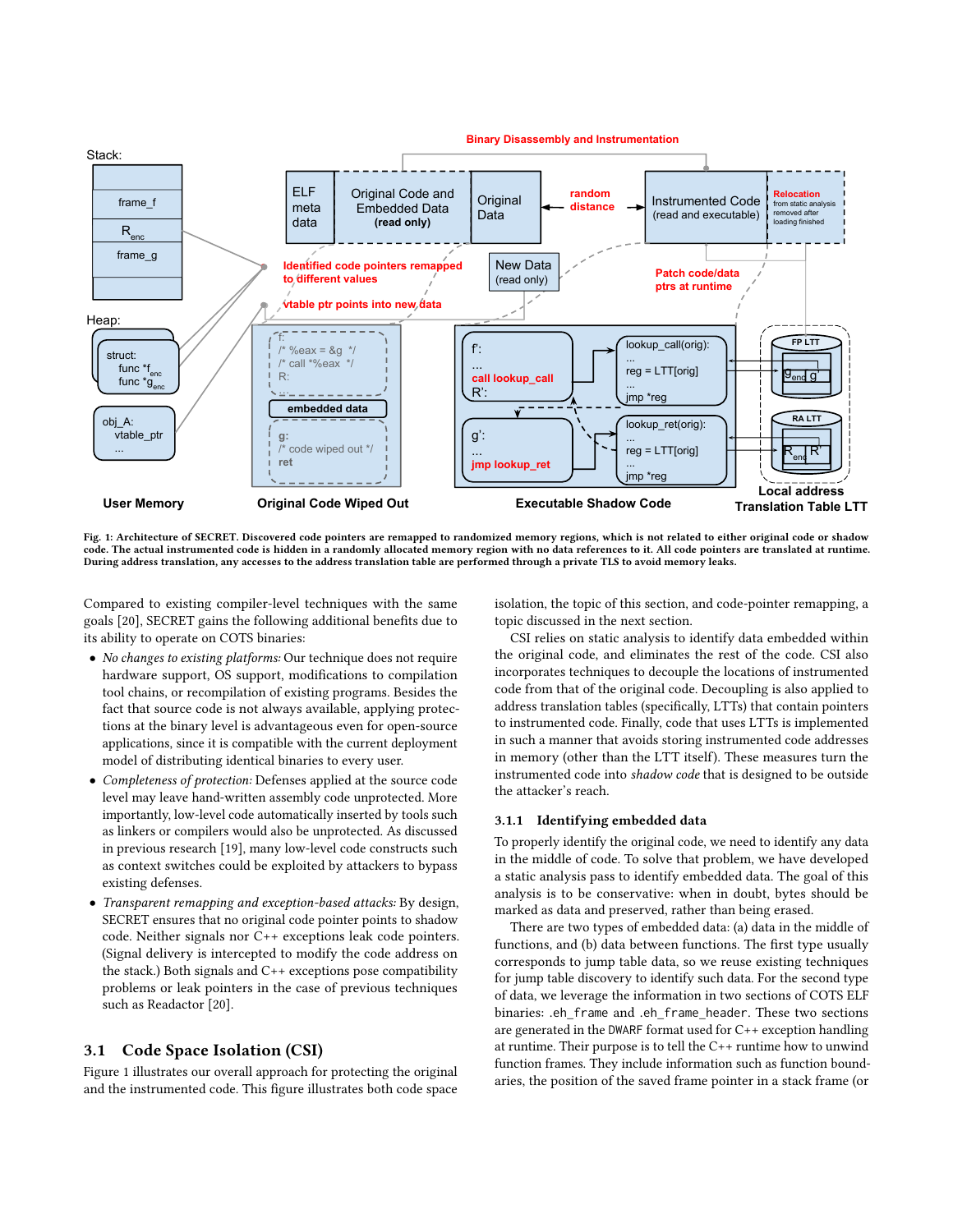the stack height, in case the frame pointer is not available), and the positions of callee-saved registers saved in the frame.

We have made an important observation about binaries generated from C programs, as well as several low-level binaries containing assembly code: all such binaries contain .eh frame and .eh frame header sections. This is because  $C++$  code may call non-C++ code and vice-versa. In order to properly handle exceptions, all function frames between the exception thrower and catcher must be available. In our experiments these two sections were available in all the COTS Linux binaries we have tested, including libraries with hand-written assembly code, e.g., glibc. Over 90% of the function boundaries were identifiable using this information. For the remaining cases, our current implementation falls back to the conservative binary analysis already incorporated into PSI. A better approach would be to use some of the recent techniques [\[54\]](#page-11-23) for function boundary identification that achieve high accuracy.

#### <span id="page-4-1"></span>3.1.2 Protecting shadow code

Our implementation platform places instrumented code at a memory location that follows the original code. Such an approach would make it easy for attackers to identify the location of shadow code. To prevent this, we redesigned the format of instrumented binaries in SECRET to decouple the locations of the original and instrumented code, turning instrumented code into shadow code.

To protect the shadow code in the 32-bit x86 architecture, we use segmentation to prevent its access from non-shadow code. This is achieved by isolating the shadow code as well as its LTT from any other readable user memory using a sandbox implemented by segmentation. The details of this technique are omitted since similar approaches have also been implemented in several previous works [\[4,](#page-11-24) [31,](#page-11-25) [39\]](#page-11-26).

On architectures such as x86-64 where hardware segmentation enforcement is missing, software fault isolation (SFI) [\[71\]](#page-12-8) can be used to protect the instrumented code, but the associated overheads can be significant. Moreover, instrumenting all memory accesses can be an engineering challenge due to the complexity of the x86 instruction set. We therefore opted for the alternative of base address randomization to protect the instrumented code. The large address space on x86-64 allows for sufficient entropy that makes guessing attacks very difficult if not impractical.

In our implementation, the shadow code of each module is located at a random distance from its original code. The random distance is determined at runtime by our modified loader, and can range over the entire address space available. The loading locations of different modules are determined independently.

### <span id="page-4-0"></span>3.2 Code Pointer Remapping (CPR)

Although shadow code has been isolated and hidden from the attacker, it still needs to be reachable. In particular, there will necessarily be pointers within data memory (stack, heap, or static areas) that can be used as control-flow targets. In the JIT-ROP threat model, it is impossible to prevent attackers from simply reusing such code pointers that they harvested by reading data memory. In other words, one cannot block attacks consisting solely of gadgets beginning at harvested code pointers. However, we want to prevent attackers from discovering additional usable gadgets from

these harvested pointers. Specifically, CPR is aimed at blocking the following attack avenues:

- (1) follow harvested code pointers to examine the shadow code and discover additional gadgets, or
- (2) use prior knowledge of the victim program's code to compute the locations of additional usable gadgets, e.g., by adding an offset to a harvested code pointer value, or by repeatedly probing several nearby locations.

CPR achieves its goal by storing only transformed code pointers in memory. This transformation could be thought of as a cryptographic hash. Since a hash function cannot be inverted, it becomes infeasible to compute shadow code locations from the transformed code pointers stored in memory. This blocks the first attack avenue. For the second attack avenue, note that cryptographic hashes destroy correlations between their inputs, e.g., it is not possible to predict the hash of  $x + 1$  given the hash of x. Thus, there is no way for an attacker to probe "nearby" gadgets.

For performance and other reasons, our implementation does not use a cryptographic hash. One limitation, dictated for compatibility with C++ exception handling, is that transformed code addresses of one function cannot be interspersed with that of another. However, we do transform the code locations within a function into an address space that is many orders of magnitude larger. Other than this need to avoid interspersing different functions, the transformed address space bears no relation to the actual locations where the target code is stored.

The CPR implementation consists of components that operate at instrumentation time and load time. At instrumentation time, CPR requires the identification of all code pointer constants in a binary, and their replacement with transformed values. Unfortunately, it is not always feasible on binaries to determine whether a constant represents a code pointer. As a result, a small fraction of code pointers are not transformed. However, these pointers will point to original code locations that have been cleared out by CSI, thus preventing them from being used to discover the location of shadow code.

At load-time, CPR requires changes to the system loader ld.so. At the time of loading a module, this modified loader reserves a range for transformed code addresses corresponding to this module. Code pointer values in the module are updated to use values over this address range. In order to speed up the loading process, we generate relocation information at code instrumentation time. This relocation information can be used by the loader to quickly fix up the code pointers within the module so that they use these transformed addresses.

In addition to replacing code references within the module, it is also necessary to set up the address translation tables so that they can map transformed code addresses into the corresponding locations where the shadow code is loaded. Specifically, the LTT needs to be updated so that it maps transformed code addresses into the corresponding locations within the shadow code.

Of the two components of the CPR implementation, the instrumentation time component is by far the most complex, and hence we describe it in more detail below.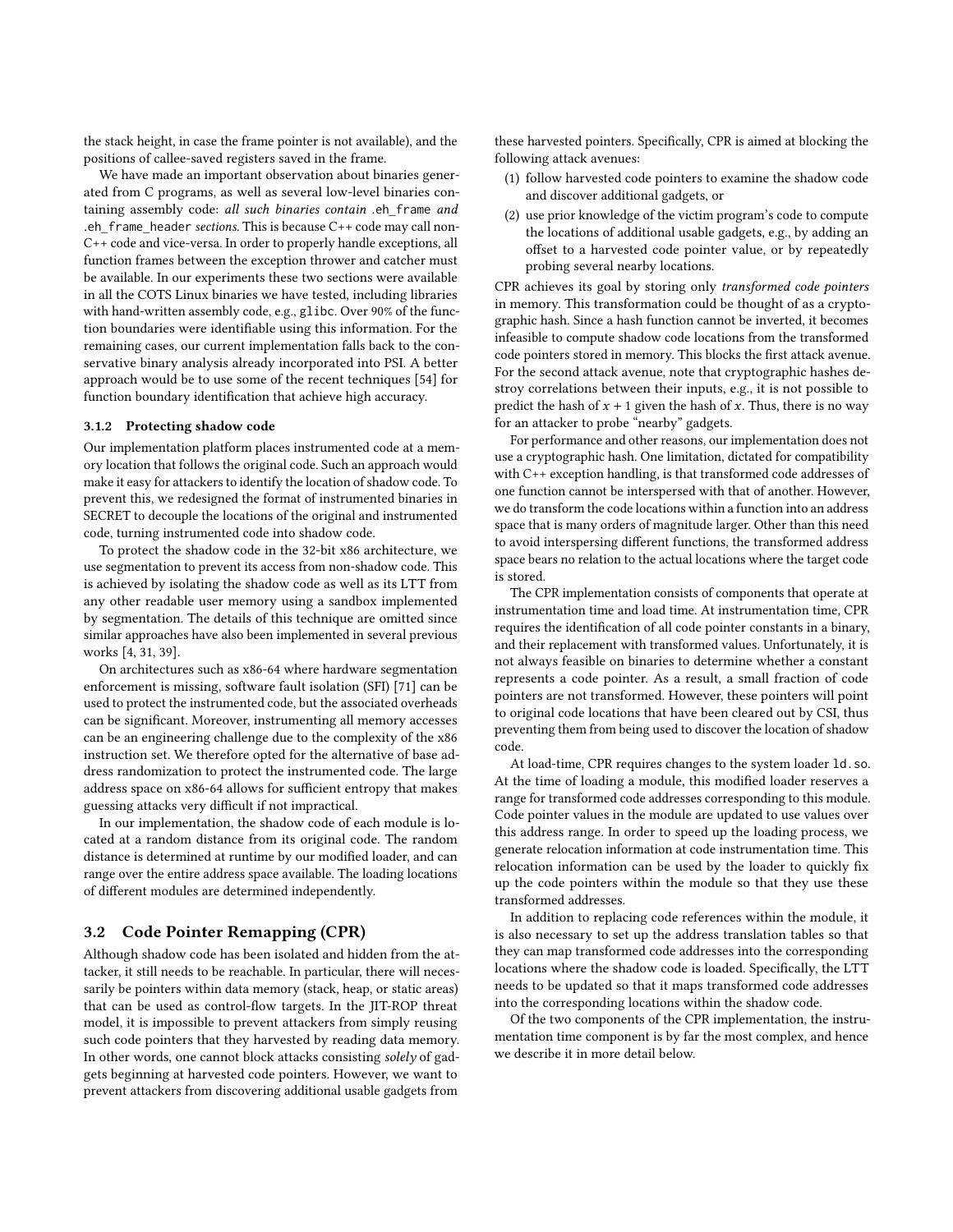#### <span id="page-5-1"></span>3.2.1 Identifying code pointers

As discussed above, CPR requires the identification of code pointer constants in a binary, and replacing them with a transformed address. Clearly, such a transformation is safe only if we have very high confidence that we are dealing with a code pointer. However, it can be challenging to identify code pointer constants in COTS binaries with the requisite degree of confidence. We address this problem using a three-step approach:

- Develop static analysis techniques that are specialized for frequently used code pointer categories, e.g., return addresses and virtual functions.
- Develop a static analysis technique that can identify a subset of remaining function pointers with a high degree of confidence.
- Develop an approach for handling possible code pointers that are not detected in the previous two steps.

Sections [3.2.2](#page-5-0) through [3.2.5](#page-6-0) are devoted to the first step, while we detail our approach for the other two steps here. In particular, for the second step, our analysis identifies a constant as a code pointer if (1) it is an operand of an instruction or a constant inside data section and (2) it matches a function boundary address identified by DWARF section. Our experiments show that all code pointers inside SPEC benchmarks and binaries in coreutils could be correctly identified using this simple method. It is less successful on shared libraries.

For possible code pointers not recognized by the second step, we leave them as is, i.e., we do not remap them. So they will continue to point within the original code section. During address translation, these will be mapped into the corresponding locations within shadow code. As a result, compatibility will be preserved without leaking the location of shadow code. However, possible gadgets beginning at un-remapped pointers remain accessible using their original code addresses, and thus lose out the principal benefit of CPR. Fortunately, as we show in the evaluation, the vast majority of the pointers are remapped, so the number of gadgets accessible are rather small.

#### <span id="page-5-0"></span>3.2.2 Remapping return addresses

Changing return addresses has two potential implications, since they may be used for purposes other than a return. Our experiments have shown that all such uses fall into one of the following cases on GNU/Linux:

- C++ exception handling: the return address is used to identify whether the caller of the current function has a handler for the current exception.
- Caller checking: the return address is used to determine the source of the call. Such checks occur in the dynamic loader.
- PIC data access: there are two cases: (a) jump tables, where the return address is popped off the stack and used to compute the base address of a jump table, and (b) static data accesses, where the return address is popped off the stack and an offset is added to find the base address for static data access.

For cases where return addresses are used for C++ exception handling, we update the corresponding DWARF metadata information. This is to ensure that the stack unwinding mechanism can work correctly with randomized return addresses. In particular, we update

the DWARF information for each function by changing the function boundaries. The randomized function boundaries are currently equally distributed in the large random region for the whole module, but an alternative distribution that is proportional to the sizes of the functions could also be used. Since the C++ exception handling mechanism checks return addresses against their originators' function boundaries, to make such that checking works as intended, we must ensure that remapped return addresses still fall within their corresponding randomized function range.

The second case we have observed occurs in the dynamic loader, in which some internal functions check the location of callers. In particular, they require that callers only come from libc.so or libpthread.so. The check uses the loader's internal data structure link\_map, which contains information about all modules. In order to cope with this, we change the link\_map data structures so that base addresses correspond to the randomized address space. By doing so, the remapped return addresses can be correctly identified. In addition, to make sure all metadata can be accessed, we also adjust other related fields in link\_map, such as offsets to metadata segments of the module. This is to ensure that our modifications are transparent to accesses of ELF metadata sections.

For the remaining cases, we rely on a static analysis pass to detect that the RA is being used as a data pointer, and avoid remapping it. The analysis determines that those addresses will not be used as part of actual return instructions (as they are popped off the stack), and avoids including them in the list of valid targets for return instructions.

## 3.2.3 Remapping C++ virtual functions

Since C++ programs on Linux follow the Itanium ABI, virtual function call sites and VTable assignments follow certain code signatures that can be captured statically [\[52\]](#page-11-27). We leverage metadata of COTS binaries, such as DWARF and runtime type identification  $\rm (RTTI)^1,$  $\rm (RTTI)^1,$  $\rm (RTTI)^1,$ in combination with our static analysis, to identify VTables and virtual function pointers. Our current implementation supports all types of VTable recovery using RTTI, including those owned by multi-inherited classes.

As in previous work [\[63\]](#page-12-9), we begin by scanning read-only data sections for the locations of the symbols \_\_class\_typeinfo, \_\_si\_class\_typeinfo, and \_\_vmi\_class\_typeinfo to recover all locations of typeinfo objects. In position-independent code (PIC), these symbol references are available as part of the dynamic relocation information, while in non-PIC, we identify the locations by searching the entire section. Using these typeinfo locations, we further scan the entire section for their references. Any location with a valid typeinfo address preceded by a zero is the base location of a VTable.

In case RTTI information is not available, we use static binary analysis to reliably recover VTable locations. In particular, we detect VTable assignment instructions using the following steps: 1) identifying constructor functions: In C++ programs, creating an object usually requires calling a runtime function new, followed by its constructor function where VTables are assigned (we discuss exceptional cases in Section [6\)](#page-10-0). We can easily identify all call sites

 $1$ DWARF sections are mandatory for C++ programs in Linux because of exception handling, while RTTI is optional but is by default turned on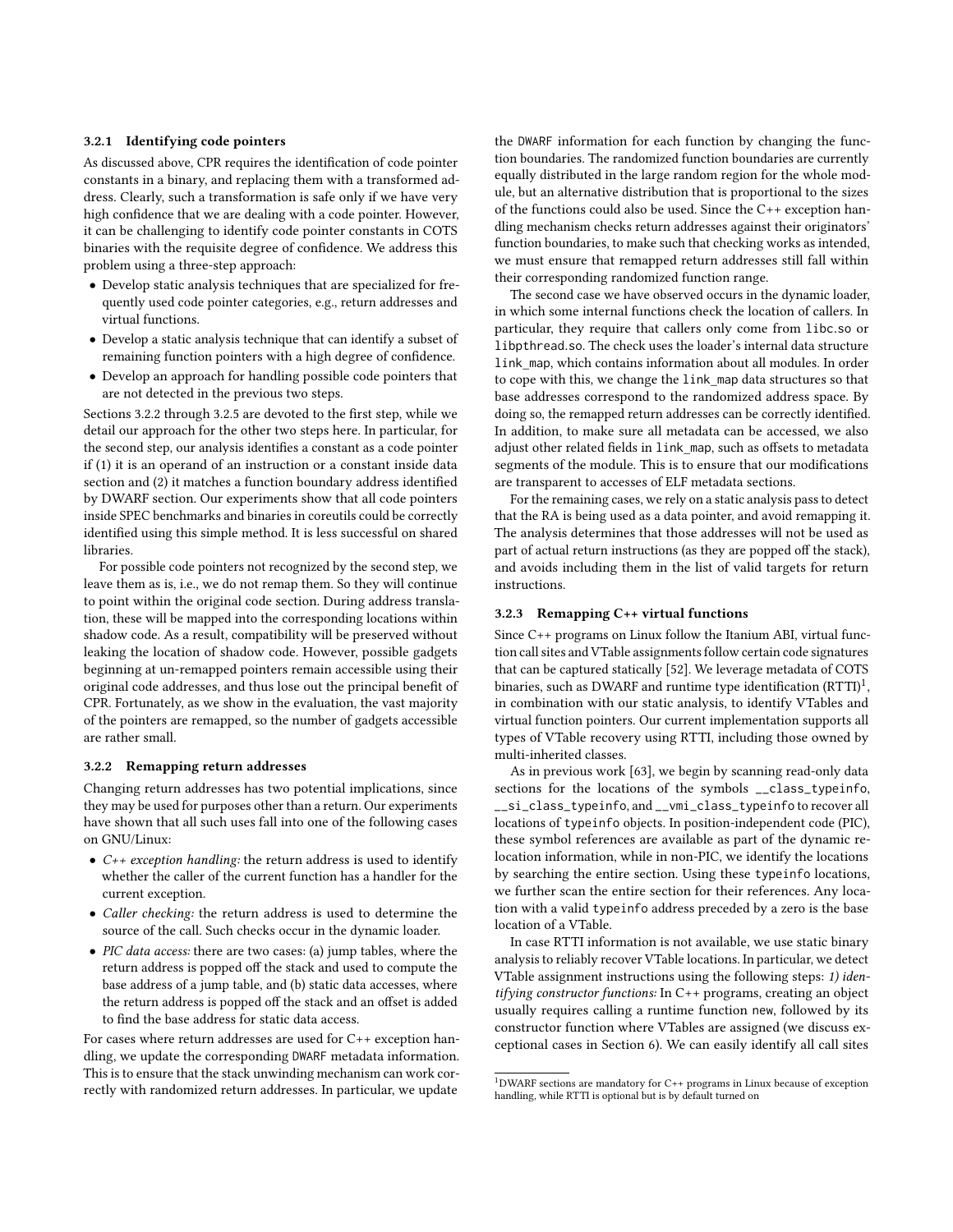of new (mangled names are \_Znwj/\_Znwm) and look into the next call instruction that takes the return value of new as the first argument. 2) identifying all VTable assignments: We scan the code of callee functions using a simple data flow analysis. VTable assignments are identified by checking the following properties: a) a constant with a value pointing to read-only data is the source, and b) the target location is the head of the object (first argument of the constructor function). Due to multi-inheritance, multiple VTable assignments may exist in one constructor. To identify all other VTable assignments, we identify the co-appearance of their corresponding constructor functions. A constant assignment instruction is a VTable assignment only if it is preceded by a call instruction whose first argument matches the target address.

Once VTable base addresses and assignments are discovered, we proceed to detect VTable boundaries. Note that compilers such as gcc and llvm generate a VTable as a contiguous chunk of code pointers. However, in practice, a VTable may be contiguous with an adjacent VTable, rendering the boundary analysis incorrect. To deal with this challenge, we follow the approach of previous work [\[52\]](#page-11-27) and conservatively scan each VTable linearly until we reach a noncode pointer such as zero. Note that, in the code of many libraries, several VTables may contain only zeros in the entire region. This happens usually because the class of the VTable is exported and all virtual functions can only be decided at runtime. We deal with this issue by following the dynamic relocation table present in COTS binaries.

Once all VTable assignment instructions and VTable boundaries have been determined, we relocate each VTable to a new data section and modify the corresponding vtable assignment instructions. This process eliminates any prior knowledge of an attacker about the original binary.

#### 3.2.4 Exported functions and related code pointers

Remapping exported functions is necessary because these pointers will be propagated by the dynamic loader into the Global Offset Tables (GOT) of dependent modules. Attackers may use this information to infer other module base addresses. These pointers are remapped by updating the dynamic symbol table in each ELF image at runtime. Other than exported functions, there are several sections, such as .init\_array, .fini\_array, .ctors, and .dtors, which are known to contain code pointers.

#### <span id="page-6-0"></span>3.2.5 Protecting jump table pointers

Code pointers in jump tables may point to useful gadgets. Because jump table pointers are computed in a register and used immediately afterwards, we rely on a simpler strategy that eliminates them from program memory. This is achieved by transforming code pointers used in jump tables and putting them into a new table along with the instrumented code (this means that the jump table is hidden from the program in the same manner as the instrumented code). In addition, we change indirect jumps that look up old jump tables to ensure that they check the corresponding new tables in the instrumented code. By doing so, jump tables will enjoy better performance since no translation is needed. In addition, jump table targets are eliminated from the address translation table to improve the strength of the CFI policy.

<span id="page-6-1"></span>

| Table 2: Code pointer remapping coverage. Column 2 shows the total number |
|---------------------------------------------------------------------------|
| of code pointers, columns 3–6 the number of remapped code pointers, and   |
| the last column the percentage of code pointers that have been protected. |

| Name           | Total  | Return | Jump         | Exception | Exported       | $\%$     |
|----------------|--------|--------|--------------|-----------|----------------|----------|
|                |        |        | Table        | Handlers  | Funcs.         | Remapped |
| 400.perlbench  | 17548  | 14101  | 1542         | $\Omega$  | 3              | 89%      |
| 401.bzip2      | 512    | 365    | 48           | $\theta$  | $\overline{c}$ | 80%      |
| 403.gcc        | 58264  | 47847  | 6496         | $\Omega$  | 7              | 93%      |
| 429.mcf        | 146    | 94     | $\Omega$     | $\Omega$  | $\overline{c}$ | 66%      |
| 445.gobmk      | 12220  | 9245   | 266          | $\Omega$  | 3              | 78%      |
| 456.hmmer      | 4426   | 3624   | 223          | $\Omega$  | $\overline{c}$ | 87%      |
| 458.sjeng      | 1436   | 1124   | 140          | $\Omega$  | 3              | 88%      |
| 462.libquantum | 585    | 448    | 1            | $\theta$  | $\overline{c}$ | 77%      |
| 464.h264ref    | 3738   | 3059   | 89           | $\theta$  | 3              | 84%      |
| 471.omnetpp    | 21116  | 16700  | 956          | 3708      | 23             | 94%      |
| 473.astar      | 535    | 411    | 3            | $\theta$  | $\overline{c}$ | 78%      |
| 433.milc       | 1881   | 1561   | 38           | $\theta$  | $\overline{c}$ | 85%      |
| 435.gromacs    | 8491   | 6936   | 321          | $\Omega$  | 19             | 86%      |
| 437.leslie3d   | 693    | 631    | $\mathbf{0}$ | $\Omega$  | $\overline{c}$ | 91%      |
| 444.namd       | 1343   | 1157   | 8            | 16        | 3              | 87%      |
| 447.dealII     | 48927  | 37679  | 2801         | 6632      | 10             | 89%      |
| 450.soplex     | 6668   | 5237   | 570          | 493       | 5              | 91%      |
| 453.povray     | 13887  | 10559  | 1702         | 103       | 26             | 89%      |
| 454.calculix   | 19318  | 17699  | 206          | $\theta$  | $\overline{c}$ | 92%      |
| 470.1bm        | 126    | 79     | $\Omega$     | $\Omega$  | $\overline{c}$ | 64%      |
| 482.sphinx3    | 2930   | 2530   | 5            | $\theta$  | $\overline{c}$ | 87%      |
| libc.so.6      | 26719  | 12117  | 12432        | $\theta$  | 2163           | 98%      |
| Total          | 251509 | 193203 | 27847        | 10952     | 2288           | 90.7%    |

### 4 EVALUATION

Since the base PSI platform works only on x86-32 Linux, we also implemented SECRET on the same platform. We implemented both segmentation-based and randomization-based protection for the shadow code and all related data structures. Our evaluation was carried out using SPEC benchmarks and a few real-world applications, including GUI applications such as Open Office. Unless stated otherwise, experiments were performed on a 32-bit Ubuntu system equipped with a Core i5 CPU and 4 GB RAM.

#### 4.1 Effectiveness Evaluation

## 4.1.1 Code Pointer Remapping

We have evaluated the effectiveness of code pointer remapping on the SPEC benchmark programs as well as libc. Table [2](#page-6-1) shows the fraction of code pointers that were remapped, for different types of pointers. Our analysis illustrates that the majority (90%) of code pointers have been handled, including all return addresses, all C++ virtual function pointers, all jump table pointers, and a subset of function pointers, as described in Section [3.2.](#page-4-0)

As described in Section [3.2.1,](#page-5-1) we use a conservative approach for identifying code pointers for remapping. In particular, for constants that appear to be code pointers but cannot be confirmed using the first two steps described in Section [3.2.1,](#page-5-1) we leave them as is, and do not remap them. This is the reason why approximately 10% of the code pointers is left unremapped in the results shown in Table [2.](#page-6-1) However, since about 90% of the code pointes have been remapped, the ability of attackers to construct successful ROP payloads is significantly constrained. To support this claim, we performed an an experimental evaluation using ROP payload generation toolkits. We used ROPGadget [\[56\]](#page-11-28) and Q [\[58\]](#page-11-29) in this evaluation. Neither tool was able to generate meaningful attack payloads using only the gadgets beginning at unremapped code pointers.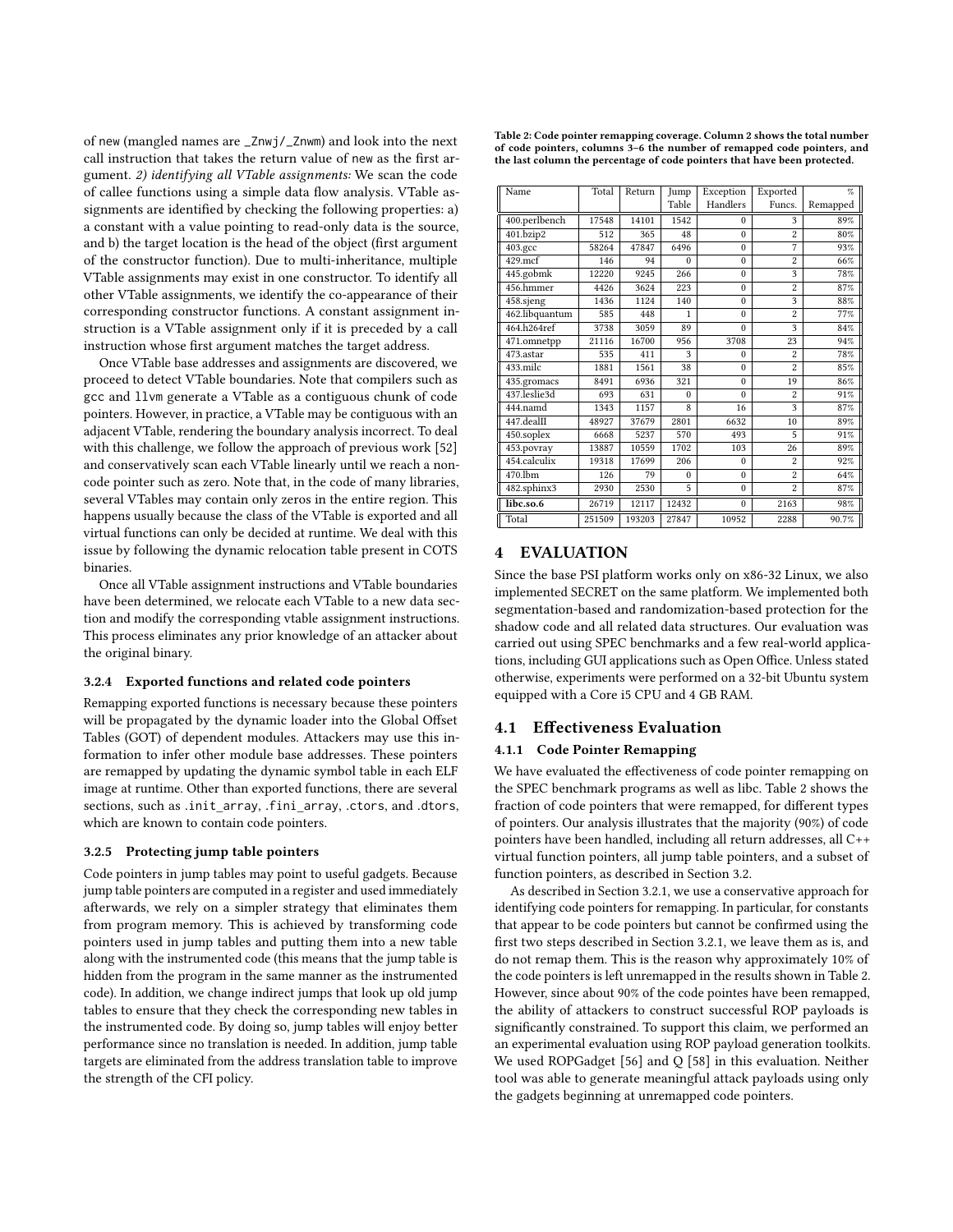<span id="page-7-0"></span>Table 3: Number of remapped vtables and virtual functions.

| Name    | # of Virtual Tables | # of Virtual Functions |
|---------|---------------------|------------------------|
| omnetpp | 120                 | 2572                   |
| soplex  | 29                  | 790                    |
| dealII  | 727                 | 2454                   |
| povray  | 28                  | 86                     |
| namd    |                     |                        |
| astar   |                     | 2                      |

Another interesting point is the experiment on libc.so (last line in the table), as libc.so is a low level binary file that is compiled from C code mixed with inline assembly code. Our system has remapped 98% of code pointers. In addition, our experiment shows that 56K lines of assembly code have been compiled into libc.so. In this fraction of glibc code, there are 675 code pointers generated by call instructions. All these code pointers are protected by code pointer remapping.

Table [3](#page-7-0) shows the results of remapping vtable and virtual function pointers. In particular, we have remapped all vtable and virtual function pointers in the C++ benchmark programs used in our evaluation, as well as their dependent libraries. As a result, advanced code reuse attacks such as COOP [\[57\]](#page-11-30) are defeated due to the randomization of virtual table addresses, as the remapped virtual tables are located in a new data segment independent from the original code. Consequently, it becomes challenging to retrieve further information even if some of vtable pointers are leaked.

As previously discussed, all code pointers in a module are randomly remapped to the shadow address space. To properly support C++ exception handling, code pointer remapping is performed according to the DWARF frame description entry (FDE), i.e., code pointers within a piece of code covered by a single FDE (usually a function) should be remapped into a contiguous region in the randomized address space. As a result, if one of the return addresses within an FDE is leaked, then the entropy of other return addresses within the same FDE goes down to the size of that FDE in the randomized address space. Our experiments show that the entropy of these return addresses is 20 bits on average, while the entropy of other remapped pointers can be 32 bits.

#### 4.1.2 Identification of embedded data

We evaluated the ability of our static analysis for discovering embedded data within code sections. As described earlier, the .eh\_frame section provides information on how to unwind stack frames. The covered region consists of a list of debugging units, each of which usually corresponds to a function or a code snippet. The frame description entry (FDE) structure includes the range of the code in each case. Table [4](#page-7-1) shows the exception handling information coverage for a set of SPEC binaries and Linux libraries. We summed up the ranges of all entries and show in the second column how much code was covered by the DWARF information. On average, 97.17% of the code is covered, which means that accurate function boundary information is available for almost all of the functions of these binaries.

With those boundaries as starting points, SECRET's static analysis pass can follow control flows within the already known regions and discover any missing code, as well as data in between and in

<span id="page-7-1"></span>Table 4: Coverage of exception handling (DWARF) information.

| Name               | .eh frame Coverage |
|--------------------|--------------------|
| spec2006           | 97.54%             |
| libc.so.6          | 97.87%             |
| libm.so.6          | 96.16%             |
| libgfortran.so.3   | 98.58%             |
| libquadmath.so.0   | 99.63%             |
| $libstdc++.so.6$   | 95.44%             |
| libcrypto.so.1.0.0 | 87.23%             |
| Average            | 97.17%             |

<span id="page-7-2"></span>Table 5: Embedded data regions identified by static analysis.

| Name               | Invalid<br>Regions | Valid<br>Regions | Reason                                |
|--------------------|--------------------|------------------|---------------------------------------|
| libc.so.6          | 40                 | 0                | Alignment padding                     |
| libffi.so.6        | 0                  |                  | ffi call SYSV                         |
| libcrypto.so.1.0.0 | 0                  | 16               | Lookup table for<br>crypto algorithms |

the middle of functions. After analyzing 491 ELF system binaries in Ubuntu 14.04, we have found a few cases of data embedded in code. However, in most of these cases, the gap region indicated in the .eh\_frame section was simply the padding data in between function or section boundaries. There were only a few cases in which data was embedded in the code as part of jump tables. Table [5](#page-7-2) provides details about these cases. We found 40 locations totaling 390 bytes of data in libc.so.6, all of them used as padding. Since the value of the padding is zero, they can cause disassembly errors if not handled properly. In libffi.so.<sup>6</sup> on x86, we found a jump table in the middle of code inside the ffi\_call\_SYSV function. The same library on x86-64 has two jump tables identified by our algorithm. Finally, libcrypto.so.1.0.<sup>0</sup> contains 16 data regions (corresponding to approximately 20KB) in the middle of code in both 32-bit and 64-bit versions. All these data regions are located after function returns.

#### <span id="page-7-3"></span>4.1.3 Randomization Entropy

To ensure that our shadow code leverages the full entropy of the address space, we implemented our own code loading primitive as part of our modified loader to hide the location of shadow code. Although SECRET is currently limited to 32-bit systems, we wanted to evaluate achievable entropy on 64-bit systems. We hence ported our modified loader in the x86\_64 glibc 2.19 running in Ubuntu 14.04. We then performed an experiment using Chrome 43.02 by forcing our modified loader to load the browser code as well as its dependent libraries. In this experiment, we used instrumented code of the same size as the code in the original binary, i.e., when a module is loaded, our loader immediately loads a corresponding code piece whose size is the same as the text segment of the module. In our experiment, all 24 processes of Chrome were tested.

Our experiments illustrate that the size of the instrumented code used by chrome is 514 MB. The instrumented code pages allocated are scattered in the whole user address space. The address range is different on each process, but the overall range of the address space that instrumented code occupies across different processes is between 953 and 1021 TB. Since instrumented code is not targeted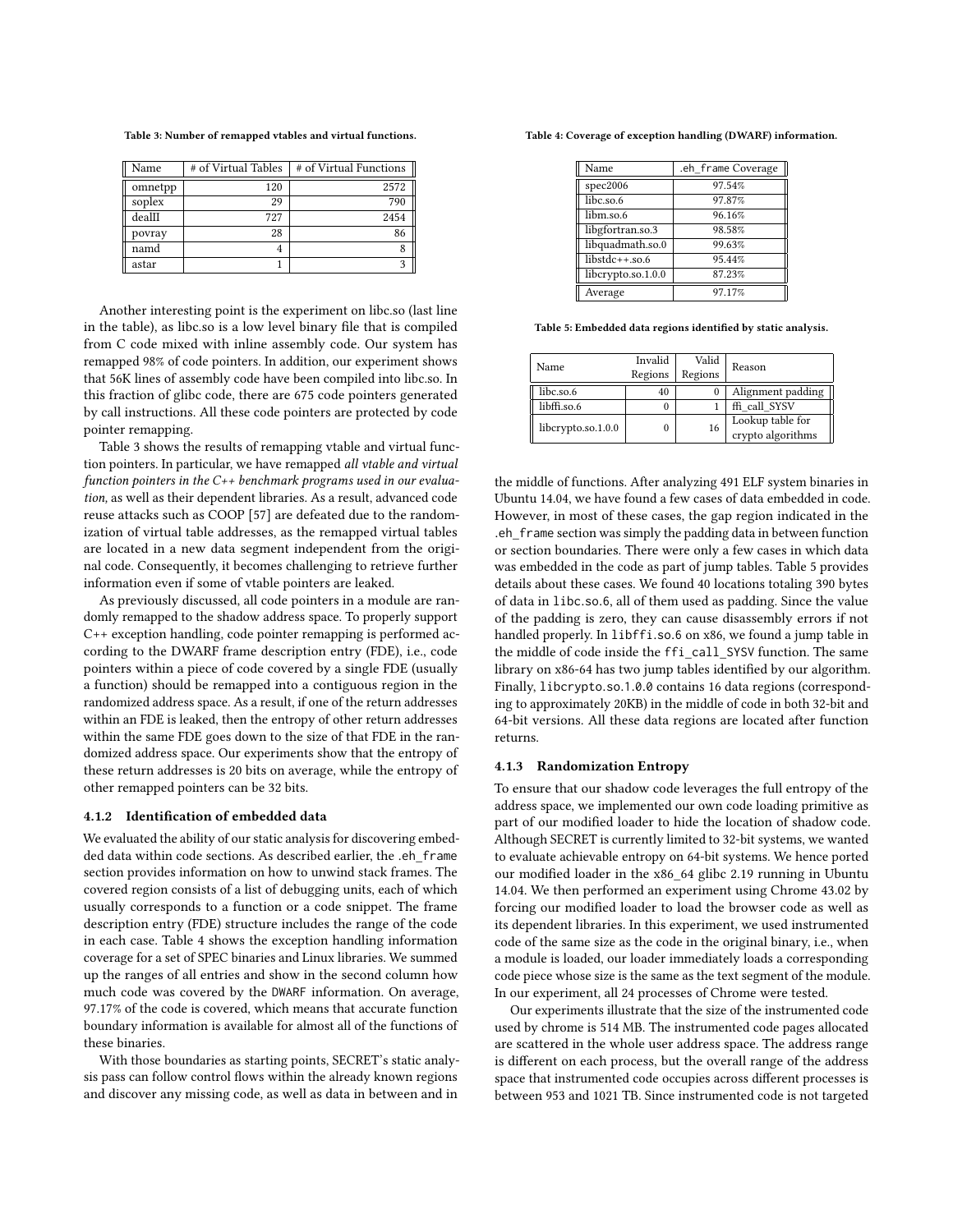<span id="page-8-0"></span>Table 6: Low-level indirect control transfer instructions protected by SECRET.

| Name  |     | Return   Indirect Jump   Indirect Call   Syscall |  |
|-------|-----|--------------------------------------------------|--|
| glibc | 603 | 146                                              |  |
| vDSO  |     |                                                  |  |

by any code pointers, the probability of a memory leak is calculated as the size of the code divided by the address space used, which is about  $5 \times 10^{-7}$ .

We note that isolation based on information hiding may not be strong in some scenarios, especially if an attacker has the capability of probing information about the memory layout using timing channels [\[30\]](#page-11-31), or other side channels such as the size of unallocated memory [\[47\]](#page-11-32). At the same time, it is clear that high entropy randomization substantially increases the attacker's work factor.

#### 4.1.4 Low-level Protection Coverage

To evaluate the completeness of our approach, we have evaluated several low-level binaries that are used by most programs: ld.so, libc.so, libgcc\_s.so and vDSO. The hand-written assembly code contained in these binaries exceeds 56K LoC.

Table [6](#page-8-0) shows all the low-level indirect control transfer instructions that are protected by SECRET. In particular, we found 218 call instructions in native assembly code in glibc. The rest of low-level calls (457) were used for system calls (e.g., call %gs:0x10). In addition to low-level calls, we have found that three quarters of indirect jumps are low-level instructions. In particular, we found 256 indirect jumps written in assembly code, 230 of which are used as part of jump tables. Our experiments illustrate that there are 1545 code pointers used by these low-level jump tables and 457 return addresses could be generated by low level calls. All these low-level code pointers are fully protected by SECRET.

## 4.2 Runtime Performance

## 4.2.1 SPEC 2006 Benchmarks

We have evaluated SECRET's runtime overhead using the SPECINT 2006 benchmarks. Since code space isolation does not introduce any extra overhead, we include this feature on by default except in the baseline BinCFI system. We compare between three different modes: 1) BinCFI: baseline protection; 2) SECRET.seg: shadow code protected using memory segmentation; and 3) SECRET.rand: shadow code protected using base address randomization. In all cases, SECRET transforms the main executable and all six dependent libraries. The results for each benchmark are shown in Figure [7,](#page-8-1) while Table [8](#page-8-2) shows the average overhead for SPECINT, as well as the total for all 21 SPEC CPU benchmarks.

In the SECRET.seg mode, the average overhead for SPECINT is 14.41% (the total SPEC CPU overhead is 15.64%). In this mode, both the instrumented code and its LTT are located outside of the memory sandbox. The overhead in this mode mostly comes from memory access through a segment register when performing address translation. In the SECRET.rand mode, the average runtime overhead for SPECINT is 13.54% (the total SPEC CPU overhead is 14.48%). Compared with SECRET.rand, there are two main differences in this mode: (a) the address translation trampolines perform

<span id="page-8-1"></span>

<span id="page-8-2"></span>Fig. 7: Runtime overhead of SECRET on the SPECINT 2006 benchmarks.

Table 8: Summary of SPEC 2006 runtime overhead results.

|                |        |        | Programs   BinCFI   SECRET.seg   SECRET.rand |
|----------------|--------|--------|----------------------------------------------|
| <b>SPECINT</b> | 12.84% | 14.41% | 13.54%                                       |
| Total          | 14.20% | 15.64% | 14.48%                                       |

Table 9: Completion time (sec) for real-world programs.

<span id="page-8-3"></span>

| <b>Test Suite</b> | Base  | SECRET.rand | Description            |
|-------------------|-------|-------------|------------------------|
| python            | 4.709 | 5.022       | Run bincfi script      |
|                   |       |             | to transform /bin/ls   |
| hh                | 99.46 | 99.6        | Copy a 1GB file        |
| md5sum            | 2.44  | 2.45        | Checksum of file (1GB) |
| scp               | 2.78  | 2.96        | Copy a 100MB file      |

two range checks (one for the original and one for the randomized code address space) instead of one, adding a bit more overhead, and (b) SECRET.rand does not require intensive memory access through our TLS. Our experiments show that the average overhead of SECRET.rand is slightly lower than SECRET.seg. Compared with the baseline system, the average runtime overhead added by SECRET.seg is less than 2%, and by SECRET.rand is less than 1%.

In our experiments, the average code size increase on SPEC programs was 3x, mostly due to LTTs, which consume a large amount of space. Code pointer remapping also contributes to the size increase since it duplicates many jump tables. Other than binary size, we also measure the physical memory overhead at runtime. In our experiment, for simplicity, we measured the peak usage of resident memory for each SPEC program. We observed that SECRET uses up to 4.3% extra memory over the original binary. This is reasonable despite the larger increase of binary size, since most of the SPEC benchmark programs allocate large chunks of data at runtime, and hence their memory use is determined more by data memory size rather than code size.

#### 4.2.2 Commonly Used Applications

In addition to the SPEC benchmarks, we also evaluated SECRET with several real-world programs. As the SECRET.rand mode includes all features and supports the recent x86-64 architecture, we used this mode to compare with the performance of the original programs. The results of Table [9](#page-8-3) show that SECRET is practical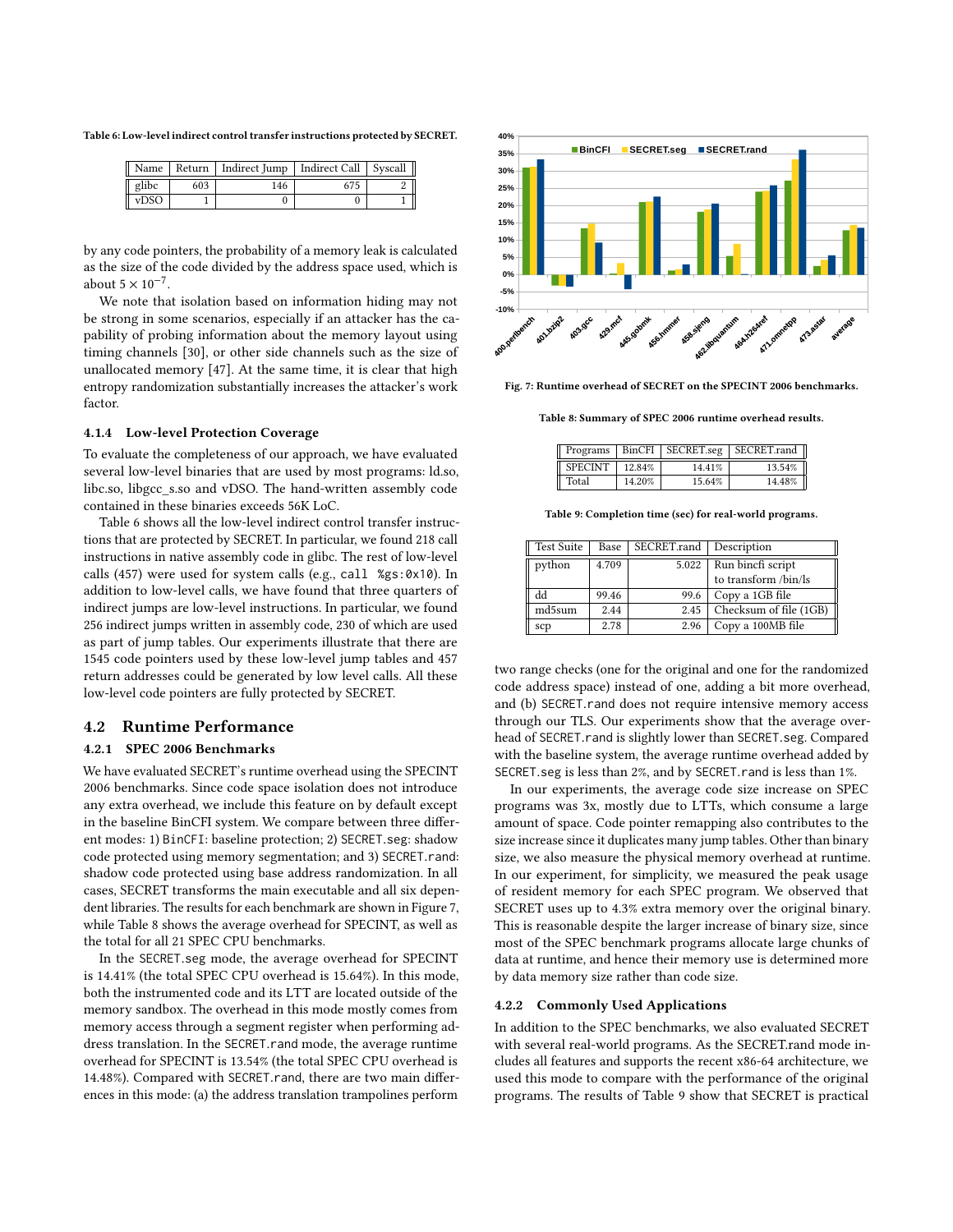<span id="page-9-0"></span>Table 10: Startup overhead for launching GUI programs.

| Name        | Base (sec) | BinCFI | SECRET.rand |
|-------------|------------|--------|-------------|
| vim         | 0.6        | 60%    | 67%         |
| lvnx        | 0.02       | 100%   | 100%        |
| evince      | 0.34       | 135%   | 168%        |
| gcalctool   | 0.62       | 110%   | 161%        |
| gedit       | 0.6        | 120%   | 165%        |
| LibreOffice | 1.4        | 51%    | 200%        |

for real-world usage. This experiment includes script interpreters (python and perl), disk I/O tools (dd), as well as network related tools (scp). In all experiments, the code of all main executables and libraries was transformed to shadow code.

We also evaluated further the startup overhead of protected programs, as this may affect user experience. SECRET has noticeable startup overhead due to its modified loader, which needs to perform the following actions on each module: (a) load the instrumented code as well as the LTT (b) initialize the corresponding entries in the GTT, for code pointer remapping to work properly, and (c) wipe out the original code. To better assess this overhead, we used a set of GUI applications, since they typically depend on many more libraries compared to the simple benchmark programs. As in the previous experiment, we use the SECRET.rand mode to compare with the original programs and the baseline system. Table [10](#page-9-0) shows the startup overhead of several well-known Linux applications, including three GTK and two text user interface programs. The results show that SECRET's overhead is higher on GTK programs than programs using a textual interface. This is because GTK programs load many more libraries at program start up.

## 5 RELATED WORK

#### 5.1 Control Flow Integrity

Control flow integrity (CFI) [\[3\]](#page-11-33) provides a principled foundation for enforcing low-level security policies on binary code. The main idea of CFI is to mediate indirect control flow transfers and permit only allowed targets. CFI can be informally classified to coarse-grained [\[77,](#page-12-10) [79\]](#page-12-6), fine-grained [\[45,](#page-11-34) [46,](#page-11-35) [50,](#page-11-36) [68\]](#page-12-11), and context sensitive [\[44,](#page-11-37) [69\]](#page-12-12), depending on the enforced policy. Although CFI enforcement makes code reuse exploits much harder, researchers have shown that they are still possible [\[16,](#page-11-38) [25,](#page-11-16) [33,](#page-11-17) [34\]](#page-11-39). These attacks exploit the fact that any static analysis used to infer intended control-flow must be approximate, and hence cannot prevent attacks that exclusively use gadgets that are determined to be legitimate by the analysis. This factor motivates the approach developed in this paper so that SECRET can provide stronger protection than what is achieved using the coarse-grained CFI provided by our platform PSI. Our approach complements CFI, including some of the recent advances [\[50,](#page-11-36) [52,](#page-11-27) [70\]](#page-12-13), by making it much harder to discover gadgets (by hiding code), and to target them (by randomizing code pointer values).

Most of the CFI techniques referenced above are focused on forward edges, which include indirect calls and indirect jumps. Researchers have noted that protection of backward edges, i.e., returns, is even more critical. Indeed, ROP attacks repeatedly violate backward edge policies. Shadow stacks [\[18,](#page-11-40) [22,](#page-11-41) [26,](#page-11-42) [53\]](#page-11-43) are a powerful

mechanism for highly accurate enforcement of backward edge policies. However, shadow stacks experience compatibility problems in complex code due to non-standard use cases where return addresses are generated by non-call instructions. Rui et al [\[55\]](#page-11-44) developed a static analysis to discover such non-standard cases, thus developing a robust shadow stack defense. SECRET provides fine-grained protection for backward edges by randomly remapping return addresses. Non-standard use cases don't pose a problem on our PSI platform: code addresses generated by any non-call instruction will be identified by PSI's static analysis as a possible code pointer analysis, and its use as a jump or return address will hence be permitted.

Approaches complementary to CFI have also been developed to defend against ROP. G-Free [\[48\]](#page-11-45) implements an instruction transformation technique at the very last phase of compilation to eliminate unintended gadgets. However, intended gadgets (i.e., legitimate return targets) still pose a problem. Control-flow and code integrity (CFCI) [\[80\]](#page-12-14) limits the use of intended gadgets so that they cannot be used to achieve the common attacker goal of loading injected code, e.g., by executing an mmap call to make data executable.

## 5.2 Code Randomization

PaX team introduced one of the earliest implementations of address space layout randomization (ASLR) [\[42\]](#page-11-46) and non-executable memory pages [\[67\]](#page-12-15). ASLR is an important and defense that mitigates code injection as well as code reuse attacks. However, it is known that coarse-grained randomization, as used in PaX and other early ASLR implementations [\[9,](#page-11-47) [40,](#page-11-48) [76\]](#page-12-16) and is in wide use today, has several weaknesses [\[29,](#page-11-49) [62\]](#page-12-17). Information leakage attacks are arguably the biggest threat to ASLR today. By disclosing the base address of a dynamically loaded module, the exploit code can dynamically adjust the gadget addresses used in the (pre-constructed) ROP payload, and effectively bypass ASLR [\[29\]](#page-11-49).

To thwart this attack, fine-grained code diversification offers an additional layer of protection over ASLR, by randomizing not only the location but also the internal structure of code within a code section. Code diversification can be applied at varying granularities, e.g., at the function [\[10,](#page-11-3) [36,](#page-11-50) [43\]](#page-11-51), basic block [\[72\]](#page-12-2), or instruction granularity [\[27,](#page-11-4) [49\]](#page-11-6).

Code randomization techniques that operate on source code are capable of fully randomizing code locations. In contrast, techniques that operate on COTS binaries can perform only a limited set of conservative randomizations, e.g., in-place randomization [\[49\]](#page-11-6). This is because of the previously identified difficulties in accurate identification of code pointers in binaries.

# 5.3 Code Disclosure Attacks and Countermeasures

Code randomization is challenged by advanced attacks that leverage memory disclosure vulnerabilities along with scripting capabilities to dynamically construct ROP payloads [\[12,](#page-11-2) [64\]](#page-12-1). Such "just-in-time ROP" (JIT-ROP) attacks [\[64\]](#page-12-1) repeatedly use a memory disclosure capability to read executable memory and chain discovered gadgets to launch a ROP attack. BROP (blind ROP) [\[12\]](#page-11-2) leverages a stack buffer overflow in forking servers to repeatedly overwrite the stack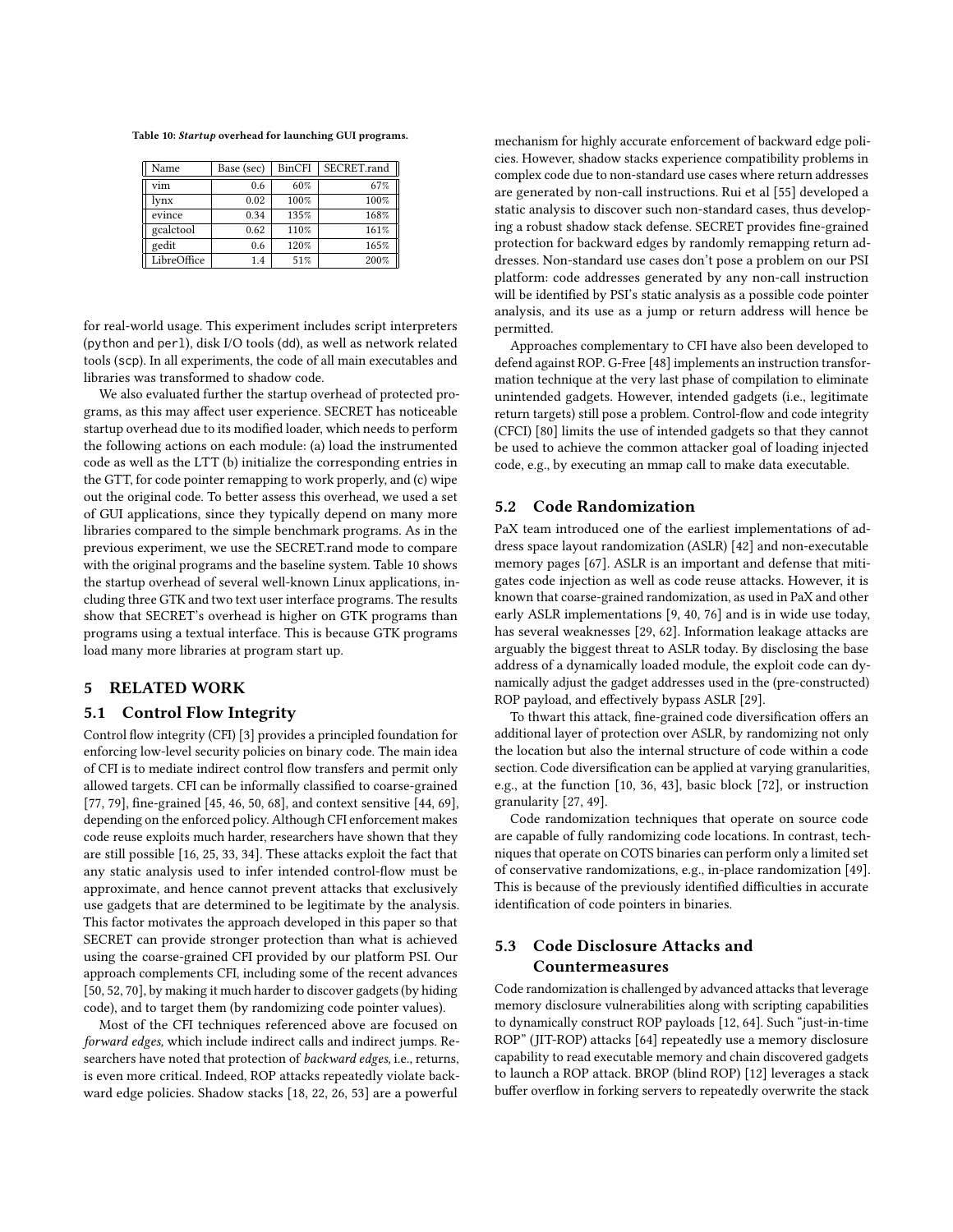until the write function is located, which then is used to leak executable process memory to the client. Under certain circumstances, even if a memory disclosure bug is not available, gadget locations can be inferred through side channels [\[60\]](#page-11-52).

Recent research extends code randomization with dynamic rerandomization to thwart JIT-ROP attacks. Bigelow et al. [\[11\]](#page-11-53) propose TASR, a re-randomization approach that randomizes the code upon each system call. Shuffler [\[75\]](#page-12-18) provides a continuous code re-randomization capability. However, TASR requires source code, compiler, and kernel support, while Shuffler works on binaries but relies on the compiler to provide symbolic and relocation information. SECRET, in contrast, operates on stripped binaries without needing any such information.

Oxymoron [\[7\]](#page-11-54) applies fine grained code randomization that is compatible with code sharing. However, page-level code randomization has been proven ineffective by Isomeron [\[24\]](#page-11-18), which shows that even leaking one page of memory may still allow a successful ROP attack. Isomeron [\[24\]](#page-11-18) thwarts JIT-ROP attacks by creating execution path diversity with multiple code versions. Although attackers can still read code, they do not know which version will be actually executed. Therefore, the possibility of successful gadget chain execution drops exponentially.

Another line of recent research efforts has focused on enforcing an execute-only memory policy to prevent JIT-ROP attacks from reading gadgets from memory [\[6,](#page-11-7) [13,](#page-11-8) [17,](#page-11-9) [20,](#page-11-10) [32,](#page-11-11) [51,](#page-11-12) [66,](#page-12-3) [74\]](#page-12-4) This can be achieved using page table manipulation [\[6\]](#page-11-7), split TLBs [\[32\]](#page-11-11), hardware virtualization extensions [\[20,](#page-11-10) [21,](#page-11-55) [66,](#page-12-3) [74\]](#page-12-4), or a form of software-fault isolation [\[13,](#page-11-8) [51\]](#page-11-12). For instance, Readactor [\[20\]](#page-11-10) and Readactor++ [\[21\]](#page-11-55) rely on the extended page table (EPT) feature of Intel processors. In addition, they protect all code pointers by forcing them to point to "proxy" pages that contain trampoline code stubs. By doing so, JIT-ROP attacks that harvest code pointers are defeated because leaked code pointers all point to non-readable "proxy" pages that leak no further information to attackers. SECRET provides a similar capability by using code pointer remapping without relying on recompilation or special hardware features.

LR2 [\[14\]](#page-11-56) prevents code and code pointer disclosure similarly to our work. LR2 focuses on low-end ARM devices and confines memory reads on a certain memory range by masking load instructions. All control flows to a function are intercepted by trampolines which use direct jumps to relay control. LR2 operates at the source code level, while SECRET operates directly on stripped binaries.

#### 5.4 Dynamic Binary Instrumentation

Dynamic binary instrumentation (DBI) systems [\[15,](#page-11-57) [41,](#page-11-58) [59\]](#page-11-59) use a code cache to execute translated application code. Similar to shadow code, the code cache is isolated, and indirect control transfer targets are translated using an address mapping table. For performance reasons, the code cache is isolated. For performance reasons, code cache usually remains both writable and executable, which subjects it to code corruption attacks. In contrast, shadow code is never writable, so attackers cannot corrupt it. Recent research [\[65\]](#page-12-19) has shown how to secure code cache using two processes, one for code generation and another for execution, but the technique has not yet been incorporated into the above DBI platforms.

An important difference between a code cache, as used in DBI systems, and shadow code is that the latter is self-contained and executes independently, while the former requires constant orchestration by the DBI runtime. This orchestration requires many data pointers in the code cache that point to critical data structures of the binary translator, leaking the locations of both.

## <span id="page-10-0"></span>6 LIMITATIONS

Use of RTTI. Given our focus on COTS binaries, our ability to identify code pointers is limited due to the lack of certain types of information. For instance, with the help of RTTI in C++ programs, we can reliably discover all virtual function information. When such information is not available, however, we can only use conservative static analysis, relying on the direct data flow between constructors and the new function. However, when an object is created on the stack, the new function is not called, since memory can be easily allocated on the stack. In such cases, SECRET cannot detect these virtual tables. Fortunately, the majority of binaries do contain RTTI, and most objects are allocated on the heap instead of the stack. For code pointers involving non-virtual functions, we are still working on further conservative techniques to improve upon their identification.

Applicability to x86-64 platforms. Our current prototype currently supports only 32-bit x86 platforms, given the fact that it is built on top of PSI, which only supports 32-bit systems. A few aspects of SECRET have been implemented and evaluated on x86\_64, as described in Sections [3.1.2](#page-4-1) and [4.1.3.](#page-7-3) A more complete implementation requires significant implementation effort, but is not conceptually more challenging.

DWARF information. One could argue that using DWARF information contradicts the claim of handling COTS binaries. The DWARF information used by SECRET is not the same as the optionally generated debugging information, which is also emitted in the DWARF format. The information we rely on is solely the exception handling information located in the .eh\_frame and .eh\_frame\_hdr sections. This information is present even in stripped binaries, as it is critical for exception handling in C++ programs, and even in C programs, when stack unwinding involves stack frames of both C and C++ code.

# 7 CONCLUSION

Defending against advanced code reuse attacks that take advantage of memory disclosure vulnerabilities is becoming increasingly important. To that end, breaking the ability of attackers to read the executable memory segments of a process, or even to infer the location of potential gadgets, can be a significant roadblock. In this paper, we have achieved the above goal by designing and implementing SECRET, which introduces two novel code transformation techniques, code space isolation and code pointer remapping. The former prevents read accesses to the executable memory of the instrumented code (a protected version of an application's original code), while the latter decouples its required code pointers from that of the original code. Our experimental results demonstrate that SECRET can protect real-world COTS applications, while incurring only a modest performance overhead.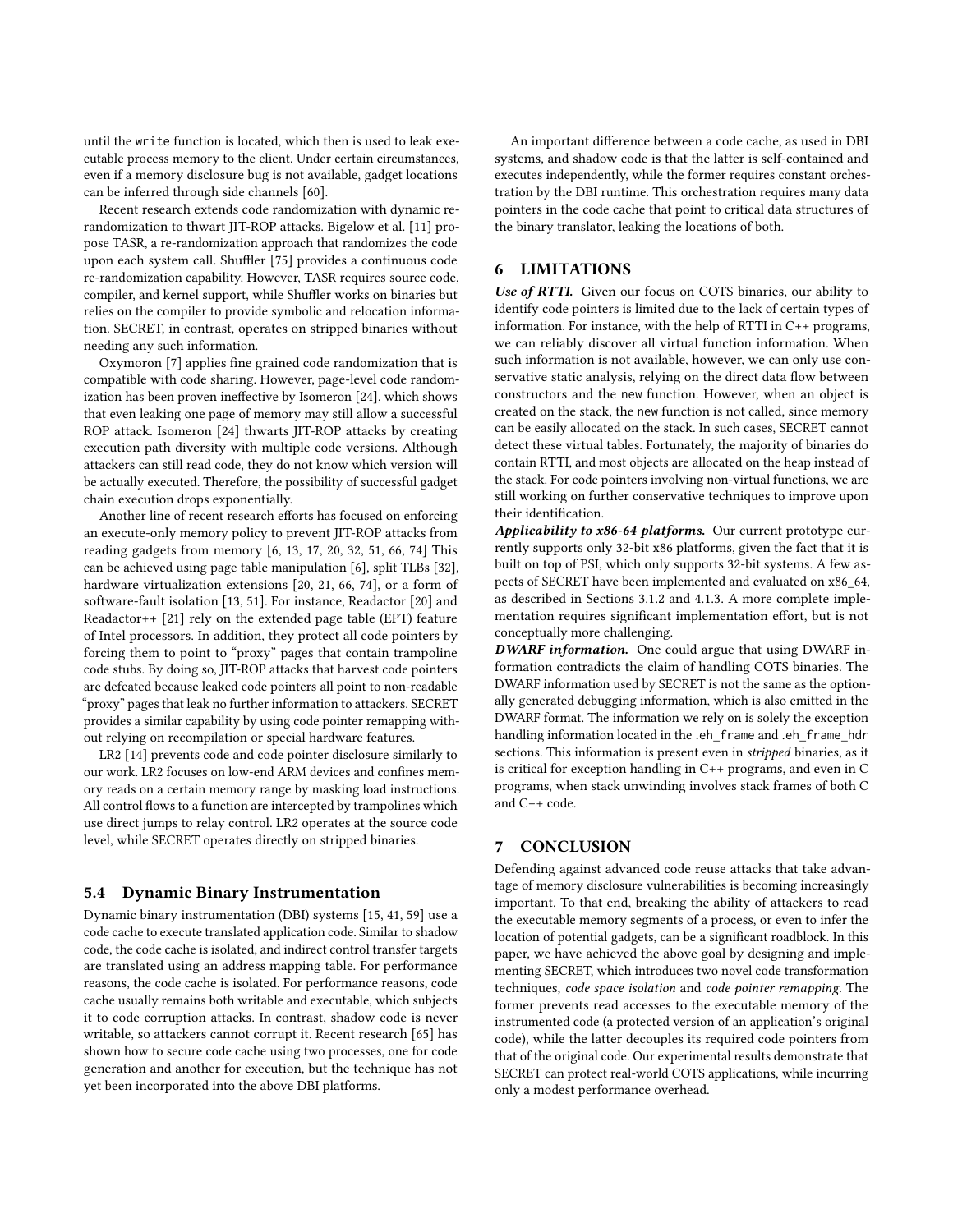#### **REFERENCES**

- <span id="page-11-19"></span>[1] 2013. MWR Labs Pwn2Own 2013 Write-up - Webkit Exploit. (2013). [http://labs.mwrinfosecurity.com/blog/2013/04/19/](http://labs.mwrinfosecurity.com/blog/2013/04/19/mwr-labs-pwn2own-2013-write-up---webkit-exploit/) [mwr-labs-pwn2own-2013-write-up---webkit-exploit/.](http://labs.mwrinfosecurity.com/blog/2013/04/19/mwr-labs-pwn2own-2013-write-up---webkit-exploit/)
- <span id="page-11-15"></span>[2] 2014. PSI Version 1.1. [http://www.seclab.cs.sunysb.edu/seclab/psi/.](http://www.seclab.cs.sunysb.edu/seclab/psi/) (2014).
- <span id="page-11-33"></span>[3] Martín Abadi, Mihai Budiu, Úlfar Erlingsson, and Jay Ligatti. 2005. Control-flow integrity. In CCS.
- <span id="page-11-24"></span>[4] Martín Abadi, Mihai Budiu, Úlfar Erlingsson, and Jay Ligatti. 2009. Control-flow integrity principles, implementations, and applications. ACM TISSEC (2009).
- <span id="page-11-20"></span>[5] Brad Antoniewicz. 2013. Analysis of a Malware ROP Chain. (Oct. 2013). [http://](http://blog.opensecurityresearch.com/2013/10/analysis-of-malware-rop-chain.html) [blog.opensecurityresearch.com/2013/10/analysis-of-malware-rop-chain.html.](http://blog.opensecurityresearch.com/2013/10/analysis-of-malware-rop-chain.html)
- <span id="page-11-7"></span>[6] Michael Backes, Thorsten Holz, Benjamin Kollenda, Philipp Koppe, Stefan Nürnberger, and Jannik Pewny. 2014. You Can Run but You Can'T Read: Preventing Disclosure Exploits in Executable Code. In CCS.
- <span id="page-11-54"></span>[7] Michael Backes and Stefan Nürnberger. 2014. Oxymoron: Making Fine-grained Memory Randomization Practical by Allowing Code Sharing. In USENIX Security.
- <span id="page-11-13"></span>[8] Muli Ben-Yehuda, Michael D. Day, Zvi Dubitzky, Michael Factor, Nadav Har'El, Abel Gordon, Anthony Liguori, Orit Wasserman, and Ben-Ami Yassour. 2010. The Turtles Project: Design and Implementation of Nested Virtualization. In Proc. of OSDI. 423–436.
- <span id="page-11-47"></span>[9] Sandeep Bhatkar, Daniel C. DuVarney, and R. Sekar. 2003. Address obfuscation: an efficient approach to combat a board range of memory error exploits. In USENIX Security.
- <span id="page-11-3"></span>[10] Sandeep Bhatkar, R. Sekar, and Daniel DuVarney. 2005. Efficient techniques for comprehensive protection from memory error exploits. In USENIX Security.
- <span id="page-11-53"></span>[11] David Bigelow, Thomas Hobson, Robert Rudd, William Streilein, and Hamed Okhravi. 2015. Timely Rerandomization for Mitigating Memory Disclosures. In CCS.
- <span id="page-11-2"></span>[12] Andrea Bittau, Adam Belay, Ali Mashtizadeh, David Mazières, and Dan Boneh. 2014. Hacking Blind. In Security and Privacy.
- <span id="page-11-8"></span>[13] Kjell Braden, Stephen Crane, Lucas Davi, Michael Franz, Per Larsen, Christopher Liebchen, and Ahmad-Reza Sadeghi. 2016. Leakage-Resilient Layout Randomization for Mobile Devices. In NDSS.
- <span id="page-11-56"></span>[14] Kjell Bradeny, Stephen Crane, Lucas Davi, Michael Franz, and Per Larson. 2016. Leakage-Resilient Layout Randomization for Mobile Devices. In NDSS.
- <span id="page-11-57"></span>[15] Derek L. Bruening. 2004. Efficient, transparent, and comprehensive runtime code manipulation. Ph.D. Dissertation. MIT.
- <span id="page-11-38"></span>[16] Nicholas Carlini, Antonio Barresi, Mathias Payer, David Wagner, and Thomas R. Gross. 2015. Control-Flow Bending: On the Effectiveness of Control-Flow Integrity. In USENIX Security 15.
- <span id="page-11-9"></span>[17] Yaohui Chen, Dongli Zhang, Ruowen Wang, Rui Qiao, Ahmed M Azab, Long Lu, Hayawardh Vijayakumar, and Wenbo Shen. 2017. NORAX: Enabling Execute-Only Memory for COTS Binaries on AArch64. In Security and Privacy (SP), 2017 IEEE Symposium on. IEEE.
- <span id="page-11-40"></span>[18] Tzi-cker Chiueh and Fu-hau Hsu. 2001. RAD: a Compile-Time Solution to Buffer Overflow Attacks. In ICDCS.
- <span id="page-11-22"></span>[19] Mauro Conti and et. al. 2015. Losing Control: On the Effectiveness of Control-FlowIntegrity under Stack Attacks. In CCS.
- <span id="page-11-10"></span>[20] Stephen Crane, Christopher Liebchen, Andrei Homescu, Lucas Davi, Per Larsen, Ahmad-Reza Sadeghi, Stefan Brunthaler, and Michael Franz. 2015. Readactor: Practical Code Randomization Resilient to Memory Disclosure. In Security and Privacy.
- <span id="page-11-55"></span>[21] Stephen Crane, Stijn Volckaert, Felix Schuster, Christopher Liebchen, Per Larsen, Lucas Davi, Ahmad-Reza Sadeghi, Thorsten Holz, Bjorn De Sutter, and Michael Franz. 2015. It's a TRAP: Table Randomization and Protection against Function Reuse Attacks. In CCS.
- <span id="page-11-41"></span>[22] Thurston H.Y. Dang, Petros Maniatis, and David Wagner. 2015. The Performance Cost of Shadow Stacks and Canaries. In ASIACCS.
- <span id="page-11-14"></span>[23] Thurston H.Y. Dang, Petros Maniatis, and David Wagner. 2015. The Performance Cost of Shadow Stacks and Stack Canaries. In Proceedings of the 10th ACM Symposium on Information, Computer and Communications Security (ASIACCS). 555–566.
- <span id="page-11-18"></span>[24] Lucas Davi, Christopher Liebchen, Ahmad-Reza Sadeghi, Kevin Z. Snow, and Fabian Monrose. 2015. Isomeron: Code Randomization Resilient to (Just-In-Time) Return-Oriented Programming. In NDSS.
- <span id="page-11-16"></span>[25] Lucas Davi, Ahmad-Reza Sadeghi, Daniel Lehmann, and Fabian Monrose. 2014. Stitching the Gadgets: On the Ineffectiveness of Coarse-Grained Control-Flow Integrity Protection. In USENIX Security.
- <span id="page-11-42"></span>[26] Lucas Davi, Ahmad-Reza Sadeghi, and Marcel Winandy. 2011. ROPdefender: a detection tool to defend against return-oriented programming attacks. In ASI-ACCS.
- <span id="page-11-4"></span>[27] Lucas Vincenzo Davi, Alexandra Dmitrienko, Stefan Nürnberger, and Ahmad-Reza Sadeghi. 2013. Gadge Me if You Can: Secure and Efficient Ad-hoc Instructionlevel Randomization for x86 and ARM. In ASIACCS.
- <span id="page-11-0"></span>[28] Solar Designer. 1997. Getting around non-executable stack (and fix). [http:](http://seclists.org/bugtraq/1997/Aug/63) [//seclists.org/bugtraq/1997/Aug/63.](http://seclists.org/bugtraq/1997/Aug/63) (1997).
- <span id="page-11-49"></span>[29] T. Durden. 2002. Bypassing PaX ASLR protection. Technical Report. Phrack Magazine, vol. 0x0b, no. 0x3b.
- <span id="page-11-31"></span>[30] Isaac Evans, Sam Fingeret, Julian Gonzalez, Ulziibayar Otgonbaatar, Tiffany Tang, Howard Shrobe, Stelios Sidiroglou-Douskos, Martin Rinard, and Hamed Okhravi. 2015. Missing the Point(er): On the Effectiveness of Code Pointer Integrity. In Security and Privacy.
- <span id="page-11-25"></span>[31] Bryan Ford and Russ Cox. 2008. Vx32: lightweight user-level sandboxing on the x86. In USENIX ATC.
- <span id="page-11-11"></span>[32] Jason Gionta, William Enck, and Peng Ning. 2015. HideM: Protecting the Contents of Userspace Memory in the Face of Disclosure Vulnerabilities. In Proceedings of the 5th ACM Conference on Data and Application Security and Privacy (CODASPY). 325–336.
- <span id="page-11-17"></span>[33] Enes Göktas, Elias Athanasopoulos, Herbert Bos, and Georgios Portokalidis. 2014. Out of Control: Overcoming Control-Flow Integrity. In Security and Privacy.
- <span id="page-11-39"></span>[34] Enes Göktaş, Elias Athanasopoulos, Michalis Polychronakis, Herbert Bos, and Georgios Portokalidis. 2014. Size Does Matter: Why Using Gadget-Chain Length to Prevent Code-Reuse Attacks is Hard. In USENIX Security.
- <span id="page-11-5"></span>[35] Jason Hiser, Anh Nguyen-Tuong, Michele Co, Matthew Hall, and Jack Davidson. 2012. ILR: where'd My Gadgets Go?. In Security and Privacy.
- <span id="page-11-50"></span>[36] Chongkyung Kil, Jinsuk Jun, Christopher Bookholt, Jun Xu, and Peng Ning. 2006. Address Space Layout Permutation (ASLP): Towards Fine-Grained Randomization of Commodity Software. In ACSAC.
- <span id="page-11-21"></span>[37] Vadim Kotov. 2014. Dissecting the newest IE10 0-day exploit (CVEhttp://labs.bromium.com/2014/02/25/ [dissecting-the-newest-ie10-0-day-exploit-cve-2014-0322/.](http://labs.bromium.com/2014/02/25/dissecting-the-newest-ie10-0-day-exploit-cve-2014-0322/)
- <span id="page-11-1"></span>[38] Sebastian Krahmer. 2005. x86-64 buffer overflow exploits and the borrowed code chunks exploitation technique. [http://www.suse.de/~krahmer/no-nx.pdf.](http://www.suse.de/~krahmer/no-nx.pdf) (2005).
- <span id="page-11-26"></span>[39] Volodymyr Kuznetsov, Laszlo Szekeres, Mathias Payer, George Candea, R. Sekar, and Dawn Song. 2014. Code-Pointer Integrity. In OSDI.
- <span id="page-11-48"></span>[40] Lixin Li, James Just, and R. Sekar. 2006. Address-Space Randomization for Windows Systems.
- <span id="page-11-58"></span>[41] Chi-Keung Luk, Robert Cohn, Robert Muth, Harish Patil, Artur Klauser, Geoff Lowney, Steven Wallace, Vijay Janapa Reddi, and Kim Hazelwood. 2005. Pin: building customized program analysis tools with dynamic instrumentation. In PLDI.
- <span id="page-11-46"></span>[42] the PaX team. 2001. Address Space Layout Randomization. http://pax.grsecurity.net/docs/aslr.txt. (2001).
- <span id="page-11-51"></span>[43] Matt Miller, Ken Johnson, Nitin Goel, and Vanegue Julien. 2011. Intra-modular Displacement Randomization. (2011).
- <span id="page-11-37"></span>[44] Ben Niu and Tan Gang. 2015. Per-Input Control-Flow Integrity. In CCS.
- <span id="page-11-34"></span>[45] Ben Niu and Gang Tan. 2014. Modular Control-Flow Integrity. In PLDI.
- <span id="page-11-35"></span>[46] Ben Niu and Gang Tan. 2014. RockJIT: Securing Just-In-Time Compilation Using Modular Control-Flow Integrity. In CCS.
- <span id="page-11-32"></span>[47] Angelos Oikonomopoulos, Elias Athanasopoulos, Herbert Bos, and Cristiano Giuffrida. 2016. Poking Holes in Information Hiding. In USENIX Security.
- <span id="page-11-45"></span>[48] Kaan Onarlioglu, Leyla Bilge, Andrea Lanzi, Davide Balzarotti, and Engin Kirda. 2010. G-Free: defeating return-oriented programming through gadget-less binaries. In ACSAC.
- <span id="page-11-6"></span>[49] Vasilis Pappas, Michalis Polychronakis, and Angelos Keromytis. 2012. Smashing the Gadgets: Hindering Return-Oriented Programming Using In-place Code Randomization. In Security and Privacy.
- <span id="page-11-36"></span>[50] Mathias Payer, Antonio Barresi, and Thomas R. Gross. 2015. Fine-Grained Control-Flow Integrity through Binary Hardening. In DIMVA.
- <span id="page-11-12"></span>[51] Marios Pomonis, Theofilos Petsios, Angelos D. Keromytis, Michalis Polychronakis, and Vasileios P. Kemerlis. 2017. kR^X: Comprehensive Kernel Protection against Just-In-Time Code Reuse. In Proc. of EuroSys. 420-436.
- <span id="page-11-27"></span>[52] Aravind Prakashm, Xunchao Hu, and Heng Ying. 2015. vfGuard: Strict Protection for Virtual Function Calls in COTS C++ Binaries. In NDSS.
- <span id="page-11-43"></span>[53] Manish Prasad and Tzi-cker Chiueh. 2003. A Binary Rewriting Defense against Stack Based Overflow attacks. In USENIX ATC.
- <span id="page-11-23"></span>[54] Rui Qiao, , and R. Sekar. 2017. Function Interface Analysis: A Principled Approach for Function Recognition in COTS Binaries. In Dependable Systems and Networks.
- <span id="page-11-44"></span>[55] Rui Qiao, Mingwei Zhang, and R Sekar. 2015. A Principled Approach for ROP Defense. In ACSAC.
- <span id="page-11-28"></span>[56] Jonathan Salwan. 2012. ROPGadget. [http://shell-storm.org/project/ROPgadget.](http://shell-storm.org/project/ROPgadget) (2012).
- <span id="page-11-30"></span>[57] Felix Schuster, Thomas Tendyck, Liebcheny Christopher, Lucas Davi, Ahmad-Reza Sadeghiy, and Thorsten Holz. 2015. Counterfeit Object-oriented Programming: On the Difficulty of Preventing Code Reuse Attacks in C++ Applications. In Security and Privacy.
- <span id="page-11-29"></span>[58] Edward J. Schwartz, Thanassis Avgerinos, and David Brumley. 2011. Q: exploit hardening made easy. In the 20th conference on USENIX Security Symposium.
- <span id="page-11-59"></span>[59] K. Scott, N. Kumar, S. Velusamy, B. Childers, J. Davidson, and M. Soffa. 2003. Retargetable and reconfigurable software dynamic translation. In CGO.
- <span id="page-11-52"></span>[60] Jeff Seibert, Hamed Okhravi, and Eric Söderström. 2014. Information Leaks Without Memory Disclosures: Remote Side Channel Attacks on Diversified Code. In CCS.